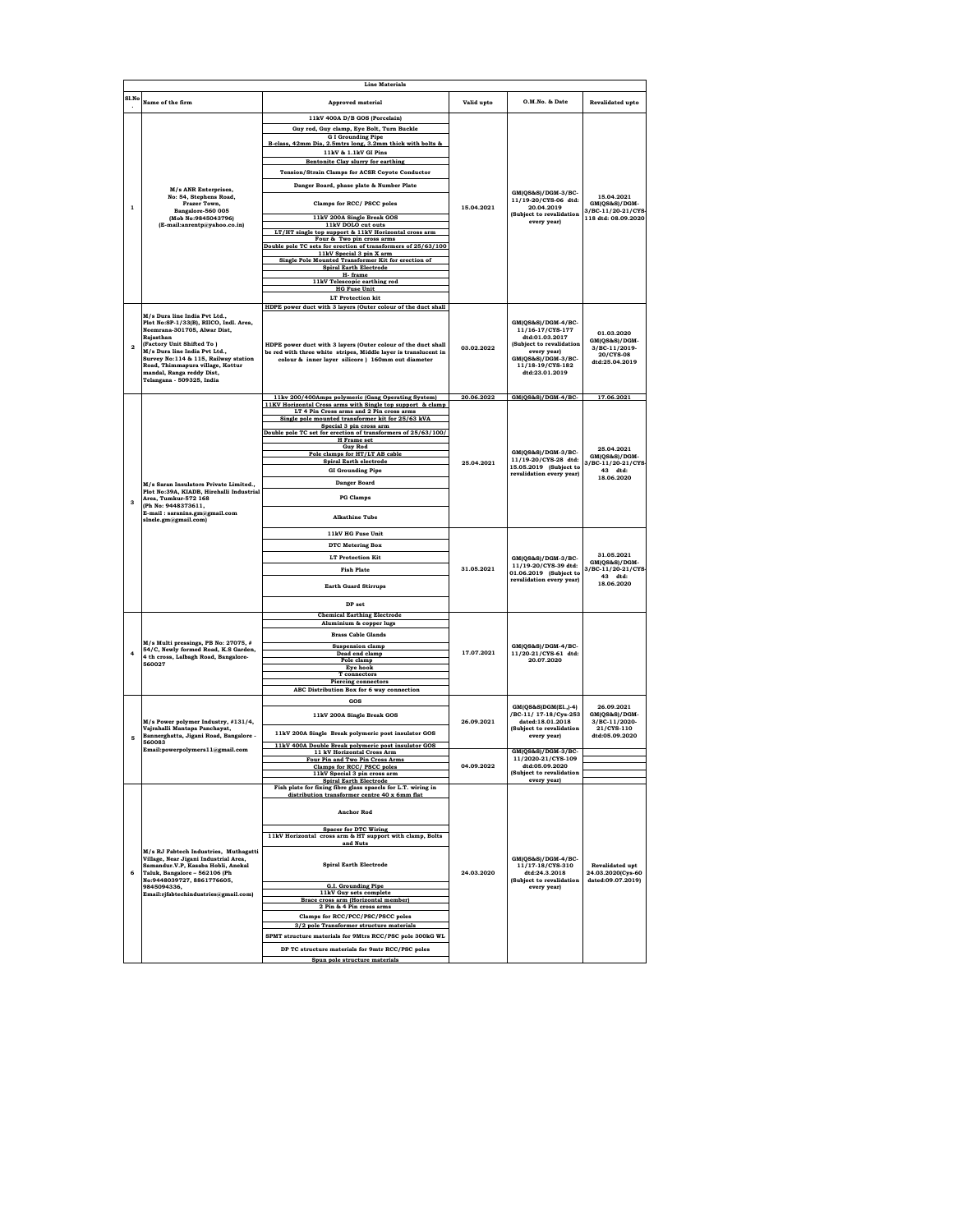|                |                                                    | 11 kV Horizontal Cross Arm                                                                      |            |                                            |  |
|----------------|----------------------------------------------------|-------------------------------------------------------------------------------------------------|------------|--------------------------------------------|--|
|                |                                                    | Four Pin and Two Pin Cross Arms<br>11kV Special 3 pin cross arm                                 |            |                                            |  |
|                |                                                    | Clamps for RCC/ PSCC poles                                                                      |            |                                            |  |
|                |                                                    | <b>Spiral Earth Electrode</b>                                                                   |            |                                            |  |
|                |                                                    | LT/HT single top support                                                                        |            |                                            |  |
|                |                                                    | SPMT Materials for erection of transformers of 25/63kVA on                                      |            |                                            |  |
|                |                                                    | 9mtr RCC/PSCC pole<br>Double pole TC sets for erection of transformers of 25/63/100             |            |                                            |  |
|                |                                                    | & 100/300kVA on RCC/PSCC Poles                                                                  |            |                                            |  |
|                |                                                    | LT protection kit                                                                               |            |                                            |  |
|                | M/s KLN Enterprises, K.L.N Complex,                | <b>HG Fuse Unit</b>                                                                             |            | GM(QS&S)/DGM-3/BC-                         |  |
|                | B.H Road, Gauribidanur-561208.                     |                                                                                                 |            | 11/20-21/CYS-44                            |  |
| $\overline{7}$ | (PH. No: 7899550684).                              | <b>GI Grounding Pipe</b>                                                                        | 17.06.2022 | dtd:19.06.2020                             |  |
|                |                                                    | B-class, 42mm Dia, 2.5mtrs long, 3.2mm thick with bolts &                                       |            | (Subject to revalidation                   |  |
|                |                                                    | nuts, GI strip & washers complete                                                               |            | every year)                                |  |
|                |                                                    | 11kV 200A Single Break GOS                                                                      |            |                                            |  |
|                |                                                    |                                                                                                 |            |                                            |  |
|                |                                                    | 11kV 400A Double Break GOS                                                                      |            |                                            |  |
|                |                                                    | <b>Earth Guard Stirrup</b>                                                                      |            |                                            |  |
|                |                                                    | 11kV DP set<br>PG clamps                                                                        |            |                                            |  |
|                |                                                    | Single Pole Mounted Transformer Kit for erection of                                             |            |                                            |  |
|                |                                                    | <b>Transformers on 11Mtr Spun Pole</b>                                                          |            |                                            |  |
|                |                                                    | Guy rod, Guy clamp, Eye Bolt, Turn Buckle                                                       |            |                                            |  |
|                |                                                    |                                                                                                 |            |                                            |  |
|                |                                                    | SPMT Materials for erection of transformers of 25/63kVA on<br>9mtr RCC/PSCC pole                |            |                                            |  |
|                |                                                    |                                                                                                 |            |                                            |  |
|                |                                                    | Double pole TC sets for erection of transformers of 25/63/100                                   |            |                                            |  |
|                |                                                    | & 100/300kVA on RCC/PSCC Poles                                                                  |            |                                            |  |
|                |                                                    | 11 kV Horizontal Cross Arm                                                                      |            |                                            |  |
|                |                                                    | LT/HT single top support                                                                        |            |                                            |  |
|                |                                                    | Four Pin and Two Pin Cross Arms                                                                 |            |                                            |  |
|                |                                                    | 11kV Special 3 pin cross arm                                                                    |            |                                            |  |
|                |                                                    | Clamps for RCC/ PSCC poles                                                                      |            |                                            |  |
|                |                                                    | 11kV DP set<br>PG clamps                                                                        |            |                                            |  |
|                |                                                    |                                                                                                 |            | GM(QS&S)/DGM-3/BC-                         |  |
|                | M/s K.N Venkatachala Setty &                       | <b>G I Grounding Pipe</b><br>B-class, 42mm Dia, 2.5mtrs long, 3.2mm thick with bolts &          |            | 11/20-21/CYS-53 dtd:                       |  |
| 8              | Sons., Bar Line Road, Tumkur-572101                | nuts, GI strip & washers complete                                                               | 18.06.2022 | 30.06.2020                                 |  |
|                | (Ph No: 0816-2277841)                              | H- Frame set                                                                                    |            | (Subject to revalidation                   |  |
|                |                                                    | Fish plate                                                                                      |            | every yearl                                |  |
|                |                                                    | <b>Earth Guard Stirrup</b>                                                                      |            |                                            |  |
|                |                                                    | 11kV Danger Board                                                                               |            |                                            |  |
|                |                                                    | <b>Alkathine tubes</b>                                                                          |            |                                            |  |
|                |                                                    |                                                                                                 |            |                                            |  |
|                |                                                    |                                                                                                 |            |                                            |  |
|                |                                                    | <b>Anticlimbing Device</b>                                                                      |            |                                            |  |
|                |                                                    |                                                                                                 |            |                                            |  |
|                |                                                    | Guy set (Insulator & GI Wire has to be purchased by BESCOM                                      |            |                                            |  |
|                |                                                    | approved vendors)                                                                               |            |                                            |  |
|                |                                                    | 11kV HG Fuse Unit                                                                               |            |                                            |  |
|                |                                                    | 11kV 200A Single Break GOS<br>SPMT Materials for erection of transformers of 25/63kVA on        |            |                                            |  |
|                |                                                    | 9mtr RCC/PSCC pole                                                                              |            |                                            |  |
|                |                                                    | Double pole TC sets for erection of transformers of 25/63/100                                   |            |                                            |  |
|                |                                                    | & 100/300kVA on RCC/PSCC Poles                                                                  |            |                                            |  |
|                |                                                    | 11 kV Horizontal Cross Arm<br>LT/HT single top support                                          |            |                                            |  |
|                |                                                    | Four Pin and Two Pin Cross Arms                                                                 |            |                                            |  |
|                |                                                    | Clamps for RCC/ PSCC poles                                                                      |            |                                            |  |
|                |                                                    | 11kV DP set                                                                                     |            |                                            |  |
|                |                                                    | PG clamps<br><b>G I Grounding Pipe</b>                                                          |            |                                            |  |
|                |                                                    | B-class, 42mm Dia, 2.5mtrs long, 3.2mm thick with bolts &                                       |            |                                            |  |
|                | M/s Saraswathi Steel Industries,<br>Bar line Road, | nuts, GI strip & washers complete                                                               |            | GM(QS&S)/DGM-3/BC-<br>11/20-21/CYS-45 dtd: |  |
| $\ddot{q}$     | Tumkur-575101                                      | <b>H</b> Frame set                                                                              | 18.06.2022 | 19.06.2020                                 |  |
|                | (PH. No: 9980375848).                              | <b>Fish plate</b>                                                                               |            | (Subject to revalidation<br>every year)    |  |
|                |                                                    | <b>Earth Guard Stirrup</b>                                                                      |            |                                            |  |
|                |                                                    |                                                                                                 |            |                                            |  |
|                |                                                    | 11kV Danger Board                                                                               |            |                                            |  |
|                |                                                    |                                                                                                 |            |                                            |  |
|                |                                                    | <b>Alkathine</b> tubes                                                                          |            |                                            |  |
|                |                                                    |                                                                                                 |            |                                            |  |
|                |                                                    | <b>Anticlimbing Device</b>                                                                      |            |                                            |  |
|                |                                                    | Guy set (Insulator & GI Wire has to be purchased by BESCOM                                      |            |                                            |  |
|                |                                                    | approved vendors)                                                                               |            |                                            |  |
|                |                                                    |                                                                                                 |            |                                            |  |
|                |                                                    | SPMT Materials for erection of transformers of 25/63kVA on<br>9mtr RCC/PSCC pole                |            |                                            |  |
|                |                                                    |                                                                                                 |            |                                            |  |
|                |                                                    | Double pole TC sets for erection of transformers of 25/63/100<br>& 100/300kVA on RCC/PSCC Poles |            |                                            |  |
|                |                                                    |                                                                                                 |            |                                            |  |
|                |                                                    | 11 kV Horizontal Cross Arm                                                                      |            |                                            |  |
|                |                                                    |                                                                                                 |            |                                            |  |
|                |                                                    | LT/HT single top support                                                                        |            |                                            |  |
|                |                                                    | Four Pin and Two Pin Cross Arms                                                                 |            |                                            |  |
|                |                                                    |                                                                                                 |            |                                            |  |
|                |                                                    | 11kV Special 3 pin cross arm                                                                    |            |                                            |  |
|                |                                                    |                                                                                                 |            |                                            |  |
|                |                                                    |                                                                                                 |            | GM(QS&S)/DGM-3/BC-<br>11/20-21/CYS-47 dtd: |  |
|                | M/s Balaji Enterprises, Shed No: L7,               | Clamps for RCC/ PSCC poles                                                                      |            |                                            |  |
| 10             | KSSIDC, Industrial Estate, B.H Road,               | 11kV DP set                                                                                     |            |                                            |  |
|                | Tumkur-575103<br>(PH. No: 9986855653, 9980725482). | <b>PG</b> clamps                                                                                | 18.06.2022 | 19.06.2020<br>(Subject to revalidation     |  |
|                |                                                    |                                                                                                 |            | every year)                                |  |
|                |                                                    | <b>GI Grounding Pipe</b>                                                                        |            |                                            |  |
|                |                                                    | B-class, 42mm Dia, 2.5mtrs long, 3.2mm thick with bolts &<br>nuts, GI strip & washers complete  |            |                                            |  |
|                |                                                    |                                                                                                 |            |                                            |  |
|                |                                                    | H- Frame set                                                                                    |            |                                            |  |
|                |                                                    | <b>Fish plate</b>                                                                               |            |                                            |  |
|                |                                                    | <b>Earth Guard Stirrup</b>                                                                      |            |                                            |  |
|                |                                                    | 11kV Danger Board                                                                               |            |                                            |  |
|                |                                                    | <b>Alkathine</b> tubes                                                                          |            |                                            |  |
|                |                                                    | <b>Anticlimbing Device</b>                                                                      |            |                                            |  |
|                |                                                    | Guy set (Insulator & GI Wire has to be purchased by BESCOM                                      |            |                                            |  |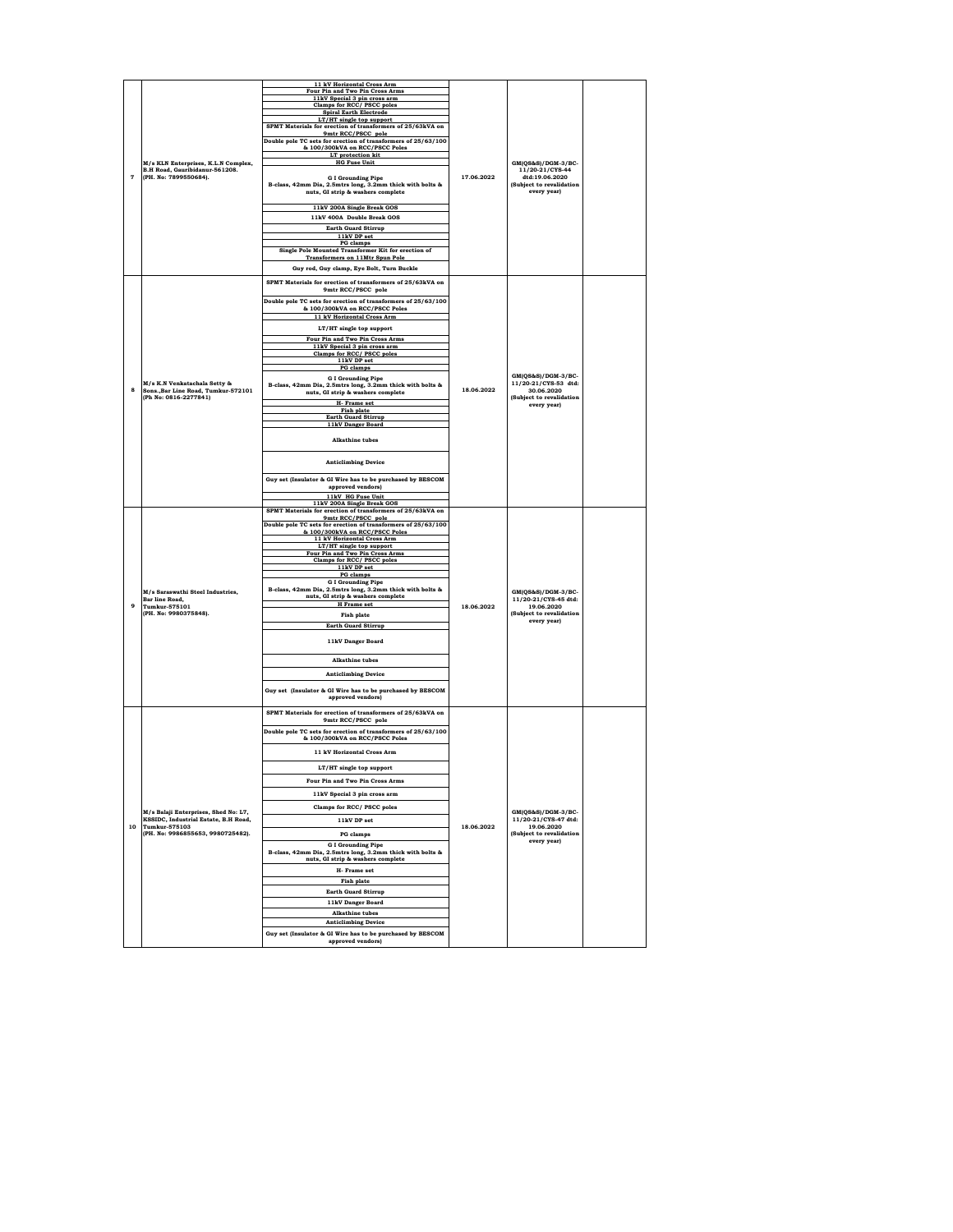|    |                                                                                                                                                             | 11KV Horizontal Cross arms and Special 3 pin cross arms with                                                               |            |                                                                                                                      |                                                                         |
|----|-------------------------------------------------------------------------------------------------------------------------------------------------------------|----------------------------------------------------------------------------------------------------------------------------|------------|----------------------------------------------------------------------------------------------------------------------|-------------------------------------------------------------------------|
|    |                                                                                                                                                             | pole clamp<br>LT 4 Pin cross arms and 2 Pin Cross arms with pole clamp                                                     |            |                                                                                                                      |                                                                         |
|    |                                                                                                                                                             |                                                                                                                            |            |                                                                                                                      |                                                                         |
|    |                                                                                                                                                             | <b>Guy set</b>                                                                                                             |            |                                                                                                                      |                                                                         |
|    |                                                                                                                                                             |                                                                                                                            |            |                                                                                                                      |                                                                         |
|    |                                                                                                                                                             | Single top support HT/LT                                                                                                   |            |                                                                                                                      |                                                                         |
|    |                                                                                                                                                             | Single Pole transformer mounting structure                                                                                 |            |                                                                                                                      |                                                                         |
|    | M/s Manjunatha Industries, Survey                                                                                                                           | <b>Earth Guard Stirrup</b><br>PG clamps                                                                                    |            | GM(QS&S)/DGM-3/BC-                                                                                                   | 17.01.2021                                                              |
|    | No:77, Plot No:1,2,3,4 &5, Beereshwara<br>Complex, Karihobanahalli Main Road,                                                                               | 11kV spun pole structure set                                                                                               | 17.01.2021 | 11/18-19/CYS-170 dtd:<br>17.01.2019                                                                                  | GM(QS&S)/DGM-<br>3/BC-11/2020-                                          |
| 11 | Peenya 2nd stage, Bangalore - 560058<br>(ph No: 9972907828, 9353030303)(E-                                                                                  | Double Pole transformer structure material                                                                                 |            | (Subject to revalidation                                                                                             | 21/CYS-92                                                               |
|    | mail:<br>manjunathaindutries9@gmail.com)                                                                                                                    | <b>DP</b> set Material                                                                                                     |            | every year)                                                                                                          | dtd:17.08.2020                                                          |
|    |                                                                                                                                                             | Earthing Material/ Grounding pipe                                                                                          |            |                                                                                                                      |                                                                         |
|    |                                                                                                                                                             | <b>Spiral Earth electrode</b>                                                                                              |            |                                                                                                                      |                                                                         |
|    |                                                                                                                                                             | Bolt & Nuts of various sizes                                                                                               |            |                                                                                                                      |                                                                         |
|    |                                                                                                                                                             | <b>Caution/Danger Board</b>                                                                                                |            |                                                                                                                      |                                                                         |
|    |                                                                                                                                                             | <b>Anti climbing Device</b>                                                                                                |            |                                                                                                                      |                                                                         |
|    |                                                                                                                                                             | 11kV 200A Single Break GOS                                                                                                 | 18.02.2021 | GM(QS&S)/DGM-3/BC-                                                                                                   | 18.02.2021                                                              |
|    | M/s ETA Engineers Bangalore Private                                                                                                                         | 11kV Horizontal cross arms with bolts & Nuts with washers                                                                  |            |                                                                                                                      |                                                                         |
|    | Ltd.,                                                                                                                                                       | 2 Pin & 4 Pin Horizontal cross arm with bolts & Nuts with<br>Special 3 pin X arms with bolts & Nuts with washers           |            |                                                                                                                      |                                                                         |
|    | Plot No:197-200, Sompura 1st stage,<br><b>KIADB</b> Industrial Area, Dabaspet,                                                                              | LT & HT Single Top support                                                                                                 |            | GM(QS&S)/DGM-3/BC-                                                                                                   |                                                                         |
| 12 | Nelamangala Taluk, Bangalore Rural<br>District - 562111                                                                                                     | Braces for cross arm<br><b>EG</b> strirups                                                                                 | 06.02.2021 | 11/18-19/CYS-193 dtd:<br>12.02.2019                                                                                  |                                                                         |
|    | Contact No: 080-41696721<br>080-65319361<br>Email:info@etaengineers.in.<br>projects@etaengineers.in                                                         | <b>Spiral Earth Electrode</b>                                                                                              |            | (Subject to revalidation<br>every year)                                                                              |                                                                         |
|    |                                                                                                                                                             | Single pole mounted transformer kit & Double pole TC set                                                                   |            |                                                                                                                      |                                                                         |
|    | M/s Prism Engineering Works,<br>Plot No: 17/841B, Hunashukatti Road,                                                                                        | 11kV DP set                                                                                                                |            |                                                                                                                      |                                                                         |
|    | Ranebennur - 581115(Haveri)<br><b>Contact No: 9341442958</b>                                                                                                | <b>11kV Horizontal Cross Arms</b>                                                                                          |            | GM(QS&S)/DGM-3/BC-<br>11/18-19/CYS-194 dtd:                                                                          |                                                                         |
| 13 | 9482930989                                                                                                                                                  | 4 Pin, 3 Pin & 2 Pin cross Arms<br><b>Guy Rod</b>                                                                          | 10.02.2021 | 13.02.2019<br>(Subject to revalidation                                                                               |                                                                         |
|    | Email ID: gcmaidur.1989@gmail.com<br>gcmprism2006@gmail.com                                                                                                 | Earthing Pipe (B class, 40mm Dia, 2.5mtrs long 3.2 mm thick)                                                               |            | every year)                                                                                                          |                                                                         |
|    |                                                                                                                                                             | RCC/PSC/PCC/PSCC Pole clamps                                                                                               |            |                                                                                                                      |                                                                         |
|    |                                                                                                                                                             | 4 Pin X arms & 2 Pin cross Arms and LT & HT Single top                                                                     |            |                                                                                                                      |                                                                         |
|    |                                                                                                                                                             | support<br>Guy rod                                                                                                         |            |                                                                                                                      |                                                                         |
|    |                                                                                                                                                             | Special Three pin cross arm & 11kV Horizontal cross arm                                                                    |            |                                                                                                                      |                                                                         |
|    | M/s Sri Chowdeshwari Electricals,<br>Sy No: 186, Maralukunte,                                                                                               |                                                                                                                            |            | GM(QS&S)/DGM-3/BC-                                                                                                   |                                                                         |
| 14 | Gopalapura Post,                                                                                                                                            | Single pole mounted transformer kit for 25/63/100 kVA                                                                      | 06.03.2021 | 11/18-19/CYS-207 dtd:<br>07.03.2019<br>(Subject to revalidation<br>every year)                                       |                                                                         |
|    | Bangalore North Taluk - 560214<br>Contact No: 9448310541                                                                                                    | Double pole TC set for 25/63/100/300 kVA with kit                                                                          |            |                                                                                                                      |                                                                         |
|    |                                                                                                                                                             | H - Frame set for fixing GOS<br>RCC/PSC/PSCC poles clamps                                                                  |            |                                                                                                                      |                                                                         |
|    |                                                                                                                                                             | <b>Earth Guard Stirrup</b>                                                                                                 |            |                                                                                                                      |                                                                         |
|    |                                                                                                                                                             | 11kV Spun Pole structure material<br><b>Spiral Earth Electrode</b>                                                         |            |                                                                                                                      |                                                                         |
|    |                                                                                                                                                             | <b>GI</b> Grounding pipe                                                                                                   |            |                                                                                                                      |                                                                         |
|    |                                                                                                                                                             | 11kV Horizontal cross Arm with Clamp, Bolts & Nuts                                                                         |            |                                                                                                                      |                                                                         |
|    |                                                                                                                                                             | Four & Two Pin cross Arms & LT/HT Single Top Support                                                                       |            |                                                                                                                      |                                                                         |
|    | M/s Phoenix Interactives.                                                                                                                                   | 11kV DP set                                                                                                                |            |                                                                                                                      |                                                                         |
|    | #70, Pipeline Road, Behind Sai<br>Garments, Chikka Golarahatti, Magadi<br>Main Road, Bangalore-560091                                                       | 11kV Double pole structure kit for 25/63/100kVA &<br>100/300kVA transformer on RCC/PSCC pole                               |            | GM(QS&S)/DGM-3/BC-<br>11/19-20/CYS-13                                                                                |                                                                         |
| 15 | <b>Contact No:</b>                                                                                                                                          | Clamps for RCC/PCC/PSCC                                                                                                    | 27.02.2021 | dtd: 29.04.2019<br>(Subject to revalidation                                                                          |                                                                         |
|    | 9036187818/9686529717<br>Email: phoenixinteractives@gmail.com                                                                                               | Earth electrode (GI Pipe, Plate & Spiral Electrode)                                                                        |            | every year)                                                                                                          |                                                                         |
|    |                                                                                                                                                             | 11mtr Spun Pole Structure                                                                                                  |            |                                                                                                                      |                                                                         |
|    |                                                                                                                                                             | Single Pole mounted transformer kit for 25/63 kVA                                                                          |            |                                                                                                                      |                                                                         |
|    |                                                                                                                                                             | transformers on 9 Mtrs RCC/PSCC Pole                                                                                       |            |                                                                                                                      |                                                                         |
|    |                                                                                                                                                             | <b>Guy Rod</b>                                                                                                             |            |                                                                                                                      |                                                                         |
|    |                                                                                                                                                             | 9kV, 5kA, Polymer Surge Arrester                                                                                           |            |                                                                                                                      |                                                                         |
|    |                                                                                                                                                             |                                                                                                                            |            | GM(QS&S)/DGM-3/BC-                                                                                                   | 03.05.2021                                                              |
|    |                                                                                                                                                             | 11kV 400A Double Break GOS                                                                                                 | 03.05.2021 | 11/19-20/CYS-24 dtd:<br>06.05.2019 (Subject to 3/BC-11/20-21/CYS-<br>revalidation every year)   125 dtd:18.09.2020   | GM(QS&S)/DGM-                                                           |
| 16 | M/s Spoorthy Metal Technologies Pvt<br>Ltd.,<br>No: 39, Raghavendra Industrial Estate,<br>Peenva 2 nd stage.<br>Bangalore-560 058<br>Contact No: 9036928643 | 11kV, 200A Single Break GOS with Polymeric Post Insulator                                                                  | 31.07.2022 | GM(QS&S)/DGM-3/BC-<br>11/19-20/CYS-174 dtd:<br>23.12.2019 (Subject to 3/BC-11/20-21/CYS-<br>revalidation every year) | 16.09.2021<br>GM(QS&S)/DGM-<br>125 dtd:18.09.2020                       |
|    |                                                                                                                                                             | <b>GI Grounding Pipe</b><br>B-class, 42mm Dia, 2.5mtrs long, 3.2mm thick with bolts &<br>nuts, GI strip & washers complete | 12.08.2022 | GM(QS&S)/DGM-3/BC-<br>11/20-21/CYS-76 dtd:<br>13.08.2020 (Subject to<br>revalidation every year)                     | 16.09.2021<br>GM(QS&S)/DGM-<br>3/BC-11/20-21/CYS-<br>125 dtd:18.09.2020 |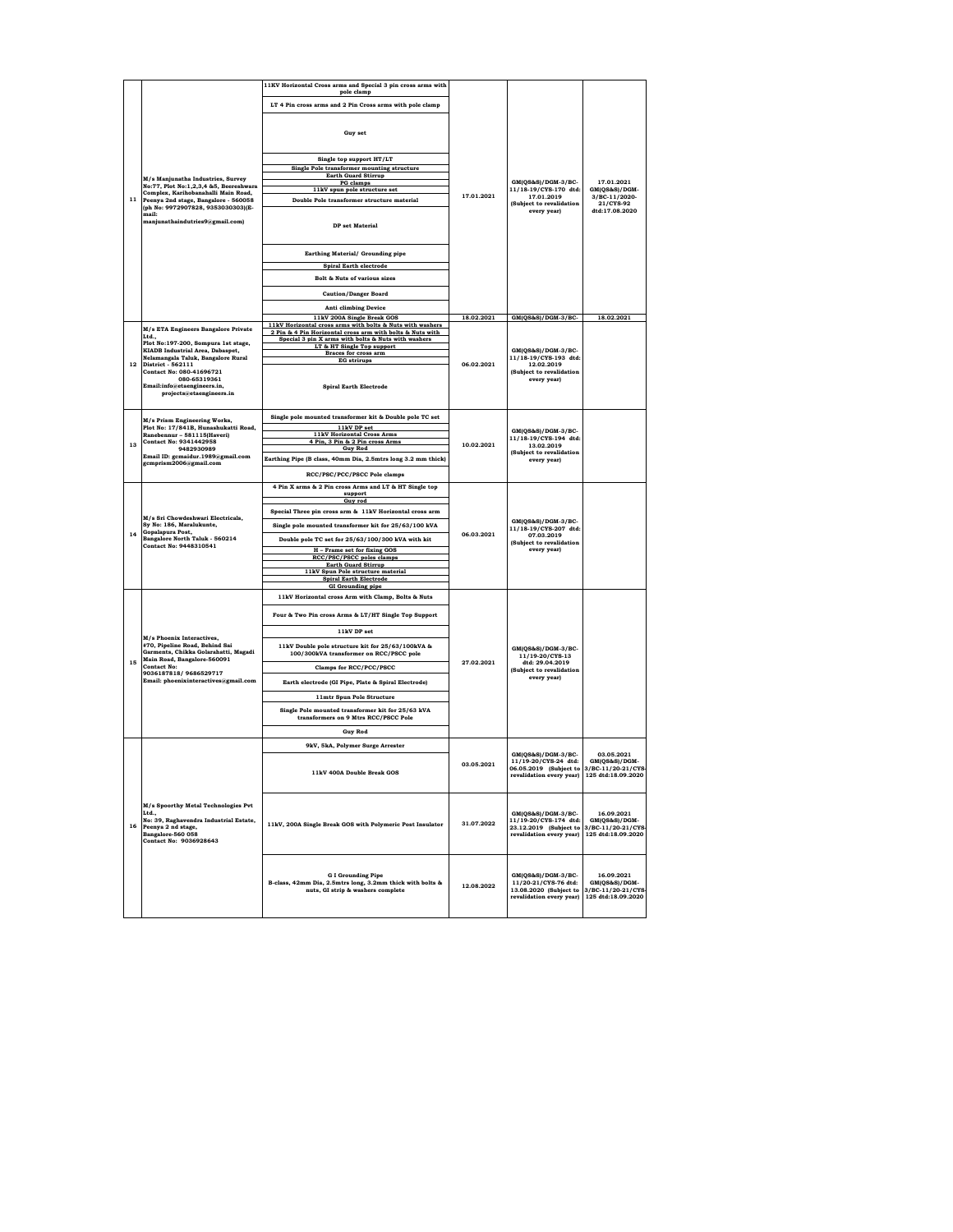|         |                                                                                        | <b>G I Grounding Pipe</b><br>B-class, 42mm Dia, 2.5mtrs long, 3.2mm thick with bolts &<br>nuts, GI strip & washers complete |            |                                                                            |  |
|---------|----------------------------------------------------------------------------------------|-----------------------------------------------------------------------------------------------------------------------------|------------|----------------------------------------------------------------------------|--|
|         |                                                                                        | 2 Pin & 4 Pin cross Arm                                                                                                     |            |                                                                            |  |
|         |                                                                                        | Clamps for PSCC/RCC poles                                                                                                   |            |                                                                            |  |
|         | M/s Shubham Comtech & Exports Pvt<br>Ltd.,<br>84 & 85, Bommsandra - Jigani Link        | Double pole TC set for erection of transformers of<br>25/63/100kVA & 100/300kVA on RCC/PSCC 9Mtr pole                       |            | GM(QS&S)/DGM-3/BC-                                                         |  |
| 17      | Road, KIADB Jigani Indl. Area,<br>Bangalore -560105<br>Contact No: 080-41213130        | Single pole mounted transformer kit for erection of<br>transformers on 11Mtr Spun Pole                                      | 21.12.2022 | 11/20-21/CYS-197<br>22.12.2020                                             |  |
|         | Email: poleshubham@yahoo.co.in                                                         | SPMT Materials for erection of transformer on 25/63kVA on<br>9mtr RCC/PSCC pole                                             |            |                                                                            |  |
|         |                                                                                        | <b>11kV Horizontal Cross Arms</b>                                                                                           |            |                                                                            |  |
|         |                                                                                        | LT & HT Single top support<br>Guy set (Insulator & GI wire has to be purchased by BESCOM                                    |            |                                                                            |  |
|         |                                                                                        | approved Vendors)                                                                                                           |            |                                                                            |  |
|         |                                                                                        | GI Wire & Guy wire                                                                                                          |            |                                                                            |  |
|         |                                                                                        | 4 Pin cross Arm & 2 Pin cross Arm<br>11kV Horizontal cross Arm & Special 3 Pin cross Arm                                    |            |                                                                            |  |
|         |                                                                                        | HT & LT Single Top supports                                                                                                 |            |                                                                            |  |
|         | M/s Sri Varu Industries.<br>No: 12, 14th cross, 3rd 'E', Main road,                    | Clamps for RCC & PSCC poles                                                                                                 |            | GM(QS&S)/DGM-3/BC-                                                         |  |
| 18      | Cholurpalya, Bengaluru-560 023<br>(Ph No: 9945150850)                                  | Double pole TC sets for erection of transformers of<br>25/63/100kVA & 100/300kVA on RCC/PSCC 9Mtrs Long pole                | 06.06.2021 | 11/19-20/CYS-45 dtd:<br>15.06.2019 (Subject to<br>revalidation every year) |  |
|         |                                                                                        | SPMT Material for erection of transformers on RCC/PSCC pole                                                                 |            |                                                                            |  |
|         |                                                                                        | for 25/63kVA transformers<br><b>Spiral Earth Electrode</b>                                                                  |            |                                                                            |  |
|         |                                                                                        | <b>Guy Rod</b><br>SPMT Material for erection of transformers on RCC/PSCC pole                                               |            |                                                                            |  |
|         |                                                                                        | for 25/63kVA transformers<br>11kV Horizontal X Arm                                                                          |            |                                                                            |  |
|         |                                                                                        | 4 Pin X Arm, 2 Pin X Arm & Special 3 Pin X Arm                                                                              |            |                                                                            |  |
|         | M/s MALA Engineering & Fabrication                                                     | <b>RCC/PSCC Pole clamps</b>                                                                                                 |            |                                                                            |  |
|         | works,                                                                                 | <b>Guy Rod</b><br><b>Earthing Pipe</b>                                                                                      |            |                                                                            |  |
| 19      | Plot #6-C, 1st Main Road, 3rd cross,<br>Karur Industrial Area, Opp: D.C. Office,       | HT & LT Single Top supports                                                                                                 | 21.06.2021 | GM(QS&S)/DGM-3/BC-<br>11/19-20/CYS-53 dtd:                                 |  |
|         | Davanagere-577006<br>(Ph No: 9845565988, 9606737558,                                   | <b>Earth Guard Stirrups</b>                                                                                                 |            | 24.06.2019 (Subject to<br>revalidation every year)                         |  |
|         | 9845535132)                                                                            | 11kV DP set<br>Double pole TC sets for erection of transformers of                                                          |            |                                                                            |  |
|         |                                                                                        | 63/100kVA & 100/300kVA on RCC/PSCC 9Mtrs Long pole                                                                          |            |                                                                            |  |
|         |                                                                                        | Turn Buckle, Eye Bolt & pole Clamp for HT/LT AB cable<br><b>Spiral Earth Electrodes</b>                                     |            |                                                                            |  |
|         |                                                                                        | <b>Fish Plat</b>                                                                                                            |            |                                                                            |  |
|         |                                                                                        | <b>PG Clamps</b>                                                                                                            |            |                                                                            |  |
|         | M/s Bangalore Electricals<br><b>Registered Office:</b>                                 | Double Pole TC sets for erection of transformers of<br>25/63/100kVA & 100/300kVA on RCC/PSCC 9Mtr pole                      |            |                                                                            |  |
|         |                                                                                        | 11kV Horizontal cross arms & Special 3 Pin Cross arm                                                                        |            |                                                                            |  |
|         |                                                                                        | RCC/PSCC pole clamps                                                                                                        |            |                                                                            |  |
|         |                                                                                        | 4 Pin cross arm & 2 Pin cross arm                                                                                           | 22.07.2021 |                                                                            |  |
|         | 'Sathya Sai Krupa' # 2393/A,<br>10th Main Road, 'E' Block,                             |                                                                                                                             |            |                                                                            |  |
|         | 2nd stage, Rajajinagar,<br>Bangalore-560 010<br><b>Factory Unit:</b>                   | HT/LT Single top supports                                                                                                   |            | GM(QS&S)DGM(El.,)-<br>3)/BC-11/ 19-20/Cys-73                               |  |
| 20      | No: D-62, KSSIDC Industrial Estate,<br>Narasimhana Palya Hobli, Nelamangala            | SPMT Materials for erection of transformers of 25/63kVA on<br>RCC/PSCC 9Mtr pole                                            |            | dated:23.07.2019<br>(Subject to revalidation<br>every year)                |  |
|         | 562123.<br><b>Contact No:</b>                                                          | <b>Guy Rod</b>                                                                                                              |            |                                                                            |  |
|         | 9483834305/9535255599<br>Email: bangaloreelectricalss@gmail.com                        | Earthing Pipe: B class, 40mm dia, 2.5mtrs long, 3.2mm thick                                                                 |            |                                                                            |  |
|         |                                                                                        | <b>Alkathine</b> tubes                                                                                                      |            |                                                                            |  |
|         |                                                                                        | Copper/aluminium Terminals                                                                                                  |            |                                                                            |  |
|         |                                                                                        | P.G. Clamps                                                                                                                 |            |                                                                            |  |
|         |                                                                                        | Double Pole TC sets for erection of transformers of<br>25/63/100kVA & 100/300kVA on RCC/PSCC 9Mtr pole                      |            |                                                                            |  |
|         |                                                                                        | 11kV Horizontal cross arms & Special 3 Pin Cross arm                                                                        |            |                                                                            |  |
|         |                                                                                        | RCC/PSCC pole clamps                                                                                                        |            |                                                                            |  |
|         |                                                                                        | 4 Pin cross arm & 2 Pin cross arm                                                                                           |            |                                                                            |  |
|         | M/s Bhaskar Industries,                                                                | HT/LT Single top supports                                                                                                   |            |                                                                            |  |
|         | #M4, Karur Industrial Area<br>P.B. Road, Davangere-577006.                             | SPMT Materials for erection of transformers of 25/63kVA on<br>RCC/PSCC 9Mtr_pole                                            |            | GM(QS&S)DGM(El.,)-<br>3)/BC-11/ 19-20/Cys-80                               |  |
| 21      | <b>Contact No:</b><br>9738302299                                                       | <b>Guv Rod</b>                                                                                                              | 26.07.2021 | dated:30.07.2019                                                           |  |
|         |                                                                                        | Earthing Pipe: B class, 40mm dia, 2.5mtrs long, 3.2mm thick                                                                 |            | (Subject to revalidation<br>every year)                                    |  |
|         |                                                                                        | 11kV DP set                                                                                                                 |            |                                                                            |  |
|         |                                                                                        | LT protection kit                                                                                                           |            |                                                                            |  |
|         |                                                                                        | Guy clamp                                                                                                                   |            |                                                                            |  |
|         |                                                                                        | <b>Spiral Earth Electrode</b>                                                                                               |            |                                                                            |  |
|         |                                                                                        | H-Frame set                                                                                                                 |            |                                                                            |  |
|         |                                                                                        | <b>Fish plate</b>                                                                                                           |            |                                                                            |  |
|         | M/s Shree Rama Electricals,                                                            | 11kV Horizontal cross arms & Special 3 Pin Cross arm<br>4 Pin cross arm & 2 Pin cross arm                                   |            |                                                                            |  |
|         | No. 882, "Monika Nilaya", 13th Cross,<br>Havanoor Extension, Nagasandra                | <b>Guy Rod</b>                                                                                                              |            |                                                                            |  |
|         | Bangalore - 560073.<br><b>Factory Unit:</b>                                            | HT/LT Single top supports                                                                                                   |            | GM(OS&S)DGM(EL.)-                                                          |  |
| $22 \,$ | No.14/A, 14th cross, 1st stage, Peenya<br><b>Industrial Estate, Bangalore - 560058</b> | SPMT Materials for erection of transformers of 25/63kVA on<br>RCC/PSCC 9Mtr pole                                            | 05.08.2021 | 3)/BC-11/ 19-20/Cys-97<br>dated:26.08.2019                                 |  |
|         | <b>Contact No:</b><br>9844012618,9972926480,                                           | Double Pole TC sets for erection of transformers of<br>25/63/100kVA & 100/300kVA on RCC/PSCC 9Mtr pole                      |            | (Subject to revalidation<br>every year)                                    |  |
|         | 8660318348, 9449887607<br>E-mail: ddoreswamy1959@gmail.com                             | 11kV DP set<br>RCC/PSCC pole clamps                                                                                         |            |                                                                            |  |
|         |                                                                                        | <b>Earthing Pipe/Grounding Pipe</b>                                                                                         |            |                                                                            |  |
|         |                                                                                        | <b>Spiral Earth Electrode</b>                                                                                               |            |                                                                            |  |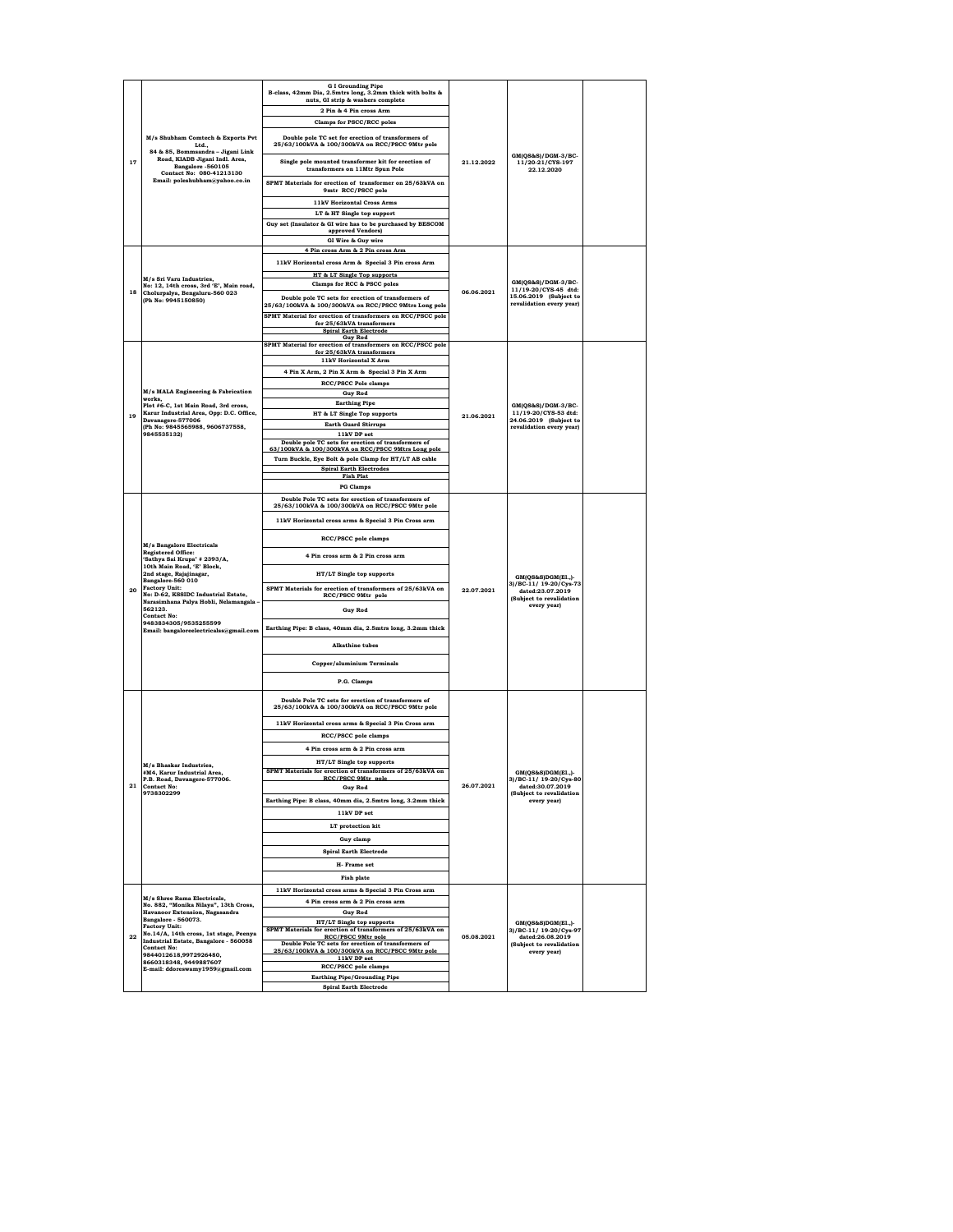|    |                                                                      | 11 kV Horizontal Cross Arm with single top support, clamp,                                                     |                                   |                                                                                                               |  |
|----|----------------------------------------------------------------------|----------------------------------------------------------------------------------------------------------------|-----------------------------------|---------------------------------------------------------------------------------------------------------------|--|
|    |                                                                      | <b>Bolt &amp; Nuts</b>                                                                                         |                                   |                                                                                                               |  |
|    | M/s Maxwell Electrical Engineers.,                                   | 4 Pin cross arm & 2 Pin cross arm                                                                              |                                   |                                                                                                               |  |
|    |                                                                      | HT/LT Single top supports                                                                                      |                                   |                                                                                                               |  |
|    |                                                                      | 11kV DP set                                                                                                    |                                   |                                                                                                               |  |
|    |                                                                      | Double Pole TC sets for erection of transformers of                                                            |                                   |                                                                                                               |  |
|    |                                                                      | 25/63/100kVA & 100/300kVA on RCC/PSCC 9Mtr pole<br><b>Earth Guard Stirrup</b>                                  |                                   |                                                                                                               |  |
|    | Unit -1: Survey No:154,                                              | <b>RCC/PSCC</b> pole clamps                                                                                    |                                   | GM(OS&S)DGM(EL.)-                                                                                             |  |
|    | Kodigenahalli Indl. Area,<br>Machohalli Gate, Magadi Road,           | SPMT Materials for erection of transformers of 25/63kVA on                                                     |                                   | 3)/BC-11/19-20/Cys-98                                                                                         |  |
| 23 | Bangalore - 560091                                                   | RCC/PSCC 9Mtr pole                                                                                             | 19.08.2021                        | dated:26.08.2019<br>(Subject to revalidation                                                                  |  |
|    | (Mobile:9900129097, 9845010557) (E-<br>mail:perfectemf@gmail.com     | <b>Guy Rod</b>                                                                                                 |                                   | every year)                                                                                                   |  |
|    |                                                                      | Single Pole Mounted Transformer Kit for erection of<br><b>Transformers on 11Mtr Spun Pole</b>                  |                                   |                                                                                                               |  |
|    |                                                                      | <b>Grounding Materials</b>                                                                                     |                                   |                                                                                                               |  |
|    |                                                                      | (Pipe Grounding & Rod Earthing                                                                                 |                                   |                                                                                                               |  |
|    |                                                                      |                                                                                                                |                                   |                                                                                                               |  |
|    |                                                                      | <b>Spiral Earth Electrode</b>                                                                                  |                                   |                                                                                                               |  |
|    |                                                                      | <b>LT</b> Protection kit                                                                                       |                                   |                                                                                                               |  |
|    |                                                                      | 11kV GOS 200A(Single Break) with Navitas Insulator only                                                        |                                   |                                                                                                               |  |
|    |                                                                      | Four and Two pin cross arms                                                                                    |                                   |                                                                                                               |  |
|    |                                                                      | Guy rod                                                                                                        |                                   |                                                                                                               |  |
|    |                                                                      | 11kV Special three pin cross arm                                                                               |                                   |                                                                                                               |  |
|    |                                                                      | 11kV Horizontal cross arm                                                                                      |                                   |                                                                                                               |  |
|    |                                                                      | 11kV single top support and LT & HT single top support                                                         |                                   |                                                                                                               |  |
|    | M/s Sri Venkateshwara Electricals,                                   | SPMT Materials for erection of transformer on 25/63kVA on                                                      |                                   |                                                                                                               |  |
|    | #3, 2nd Cross, Yelenahalli, Begur Road,                              | 9mtr RCC/PSCC pole                                                                                             |                                   | GM(QS&S)DGM(El.,)-                                                                                            |  |
| 24 | Bangalore-560068. Contact<br>No:9945294639/9964051443                | H - frame for mounting GOS                                                                                     | 23.09.2021                        | 3)/BC-11/ 19-20/Cys-<br>120 dated:24.09.2019                                                                  |  |
|    | Email: venkateshwaraelectriclas123@<br>gmail.com                     | 11kV DP structure kit                                                                                          |                                   | (Subject to revalidation<br>every year)                                                                       |  |
|    |                                                                      | <b>RCC/PSCC</b> pole clamps                                                                                    |                                   |                                                                                                               |  |
|    |                                                                      |                                                                                                                |                                   |                                                                                                               |  |
|    |                                                                      | <b>Earth Guard stirrup</b>                                                                                     |                                   |                                                                                                               |  |
|    |                                                                      | Single Pole Mounted Transformer Kit for erection of<br><b>Transformers on 11Mtr Spun Poles</b>                 |                                   |                                                                                                               |  |
|    |                                                                      | <b>Spiral Earth Electrode</b>                                                                                  |                                   |                                                                                                               |  |
|    |                                                                      | <b>G I Grouding Pipe</b>                                                                                       |                                   |                                                                                                               |  |
|    |                                                                      | B-class, 42mm Dia, 2.5mtrs long, 3.2mm thick<br>11kV 400A Double Break GOS                                     |                                   |                                                                                                               |  |
|    |                                                                      | Four and Two pin cross arms                                                                                    |                                   | GM(QS&S)DGM(El.,)-<br>3)/BC-11/ 19-20/Cys-<br>124 dated:30.09.2019<br>(Subject to revalidation<br>every year) |  |
|    |                                                                      | LT & HT single top support<br>11kV Special three pin cross arm                                                 |                                   |                                                                                                               |  |
|    |                                                                      | RCC/PSCC pole clamps<br>11kV Horizontal cross arm                                                              |                                   |                                                                                                               |  |
|    |                                                                      | <b>GI</b> Grouding                                                                                             |                                   |                                                                                                               |  |
|    | M/s Guru Engineering Works,<br>#36, Channarasimhaiah Indl. Estate,   | PipeB-class, 42mm Dia, 2.5mtrs long, 3.2mm thick                                                               |                                   |                                                                                                               |  |
| 25 | Maruthi Nagar, Magadi Main Road,                                     | Guy rod                                                                                                        | 25.09.2021                        |                                                                                                               |  |
|    | Kamakshipalya,<br>Bangalore - 560079<br><b>Contact No:9880750055</b> | SPMT Materials for erection of transformer of 25/63/100kVA<br>on 9mtr RCC/PSCC pole                            |                                   |                                                                                                               |  |
|    |                                                                      | Double Pole TC sets for erection of transformers of                                                            |                                   |                                                                                                               |  |
|    |                                                                      | 25/63/100kVA on RCC/PSCC 9Mtr pole                                                                             |                                   |                                                                                                               |  |
|    |                                                                      | PG clamps<br><b>Alkathine</b> tube                                                                             |                                   |                                                                                                               |  |
|    |                                                                      | <b>Copper Lugs</b><br>H - frame set                                                                            |                                   |                                                                                                               |  |
|    |                                                                      | 11kV DP set                                                                                                    |                                   |                                                                                                               |  |
|    |                                                                      | 11kV Spun Pole structure material<br>Four Pin and Two Pin Cross Arms and 11kV special 3 Pin                    |                                   |                                                                                                               |  |
|    |                                                                      | <b>Cross Arms</b>                                                                                              |                                   | GM(QS&S)DGM(El.,)-<br>3)/BC-11/ 19-20/Cys-<br>132 dated:17.10.2019<br>(Subject to revalidation<br>every year) |  |
|    |                                                                      | 11kV Horizontal Cross Arms<br>Clamps for RCC/ PSCC poles                                                       |                                   |                                                                                                               |  |
|    |                                                                      | <b>LT/HT Single Top Supports</b><br>Guy Rod & Guy clamps                                                       |                                   |                                                                                                               |  |
|    | M/s Pavan Engineering Works,                                         | Turn Buckle & Eye bolt                                                                                         |                                   |                                                                                                               |  |
|    | Flot No: M-4, Karur Industrial Area, 1st                             | Spiral earth electrode                                                                                         | 15.10.2021                        |                                                                                                               |  |
| 26 | Main, 3rd cross, P.B. Road, Davanagere<br>577006                     | Single Pole Mounted Transformer Materials for erection of<br>transformer of 25/63/100kVA on 9mtr RCC/PSCC pole | (Subject to<br>revalidation every |                                                                                                               |  |
|    | Phone No: 9900174622<br>Email: chidihm@gmail.com                     | Double pole TC sets for erection of transformers of 25/63/100                                                  | year)                             |                                                                                                               |  |
|    |                                                                      | & 100/300kVA using 9Mtr RCC/PSCC Poles                                                                         |                                   |                                                                                                               |  |
|    |                                                                      | 1.1kV & 11kV GI Pin for insulator                                                                              |                                   |                                                                                                               |  |
|    |                                                                      | 11kV DP set<br>P.G. Clamps                                                                                     |                                   |                                                                                                               |  |
|    |                                                                      | GI Grounding Pipe: B class, 40mm dia, 2.5mtrs long, 3.2mm                                                      |                                   |                                                                                                               |  |
|    |                                                                      | thick with bolts & nuts, GI strip & washers complete                                                           |                                   |                                                                                                               |  |
|    |                                                                      | Four Pin and Two pin cross arms                                                                                |                                   |                                                                                                               |  |
|    |                                                                      | 11kV Special three pin cross at<br>RCC/PSCC pole clamps                                                        |                                   |                                                                                                               |  |
|    |                                                                      | 11 kV Horizontal Cross Arm                                                                                     |                                   |                                                                                                               |  |
|    | M/s YV Enterprises,                                                  | <b>GI</b> Grounding Pipe                                                                                       |                                   |                                                                                                               |  |
|    | #05, RNR Complex,<br>TB Circle, Opposite KEB,                        | B-class, 42mm Dia, 2.5mtrs long, 3.2mm thick with bolts &<br>nuts, GI strip & washers complete                 |                                   | GM(QS&S)/DGM-3/C-                                                                                             |  |
| 27 | Doddaballapur, Bangalore Rural District<br>$-561203$                 | LT/HT Single Top Supports                                                                                      | 18.10.2021                        | 11/19-20/CYS-139<br>dtd:21.10.2019                                                                            |  |
|    | Mob: 9448715197                                                      | Guy rod<br>Double Pole TC sets for erection of transformers of 25/63/100                                       |                                   | (Subject to Revalidation<br>every year)                                                                       |  |
|    | E-mail: yventerprises1@gmailcom                                      | kVA & 100/300kVA using 9Mtr RCC/PSCC poles                                                                     |                                   |                                                                                                               |  |
|    |                                                                      | 11bV DP eet                                                                                                    |                                   |                                                                                                               |  |
|    |                                                                      | <b>Earth Guard Stirrup</b>                                                                                     |                                   |                                                                                                               |  |
|    |                                                                      | Single Pole Mounted Transformer Materials for erection of                                                      |                                   |                                                                                                               |  |
|    |                                                                      | transformer of 25/63/100kVA on 9mtr RCC/PSCC pole<br>11kV 200A Single Break GOS                                |                                   |                                                                                                               |  |
|    |                                                                      | 11kV 400A Double Break GOS                                                                                     |                                   |                                                                                                               |  |
|    |                                                                      | Four Pin and Two Pin Cross Arms<br><b>LT/HT Single Top Supports</b>                                            |                                   |                                                                                                               |  |
|    |                                                                      | 11kV Horizontal Cross Arms & 11kV special 3 Pin Cross Arms                                                     |                                   |                                                                                                               |  |
|    | M/s Harsha Electrical Industries, No.<br>12/1, B2, Shed No. 10 & 11, | Single pole mounted transformer kit for erection of                                                            |                                   |                                                                                                               |  |
|    | Gurunanjundaiah Industrial Estate,<br>Behind Gangammagudi Station,   | transformers on 11Mtr Spun Pole                                                                                |                                   | GM(QS&S)/DGM-3/BC-<br>11/19-20 / CYS-126                                                                      |  |
| 28 | Abbigere, Chikkabanavara Post,                                       | SPMT Materials for erection of transformers of 25/63kVA on<br>9mtr RCC/PSCC                                    | 26.09.2021                        | dtd: 30.09.2019                                                                                               |  |
|    | Bengaluru-560090<br>(Mobile:9448120570, 7349578470) (E-              | H-Frame set for mounting GOS Frame                                                                             |                                   | (Subject to revalidation<br>every year)                                                                       |  |
|    | mail:sainath.galla@gmail.com)                                        | 11kV DP Set<br>Clamps for RCC/ PSCC poles                                                                      |                                   |                                                                                                               |  |
|    |                                                                      | <b>Earth Guard Stirrup</b><br>Spiral earth electrode                                                           |                                   |                                                                                                               |  |
|    |                                                                      | <b>GI Grounding Pipe/Earthing Pipe:</b>                                                                        |                                   |                                                                                                               |  |
|    |                                                                      | B class, 40mm Dia, 2.5mtr long 3.2mm Thick<br>Double pole TC sets for erection of transformers of 25/63/100    |                                   |                                                                                                               |  |
|    |                                                                      |                                                                                                                |                                   |                                                                                                               |  |
|    |                                                                      | & 300kVA on RCC/PSCC Poles<br>Four and Two pin cross arms                                                      |                                   |                                                                                                               |  |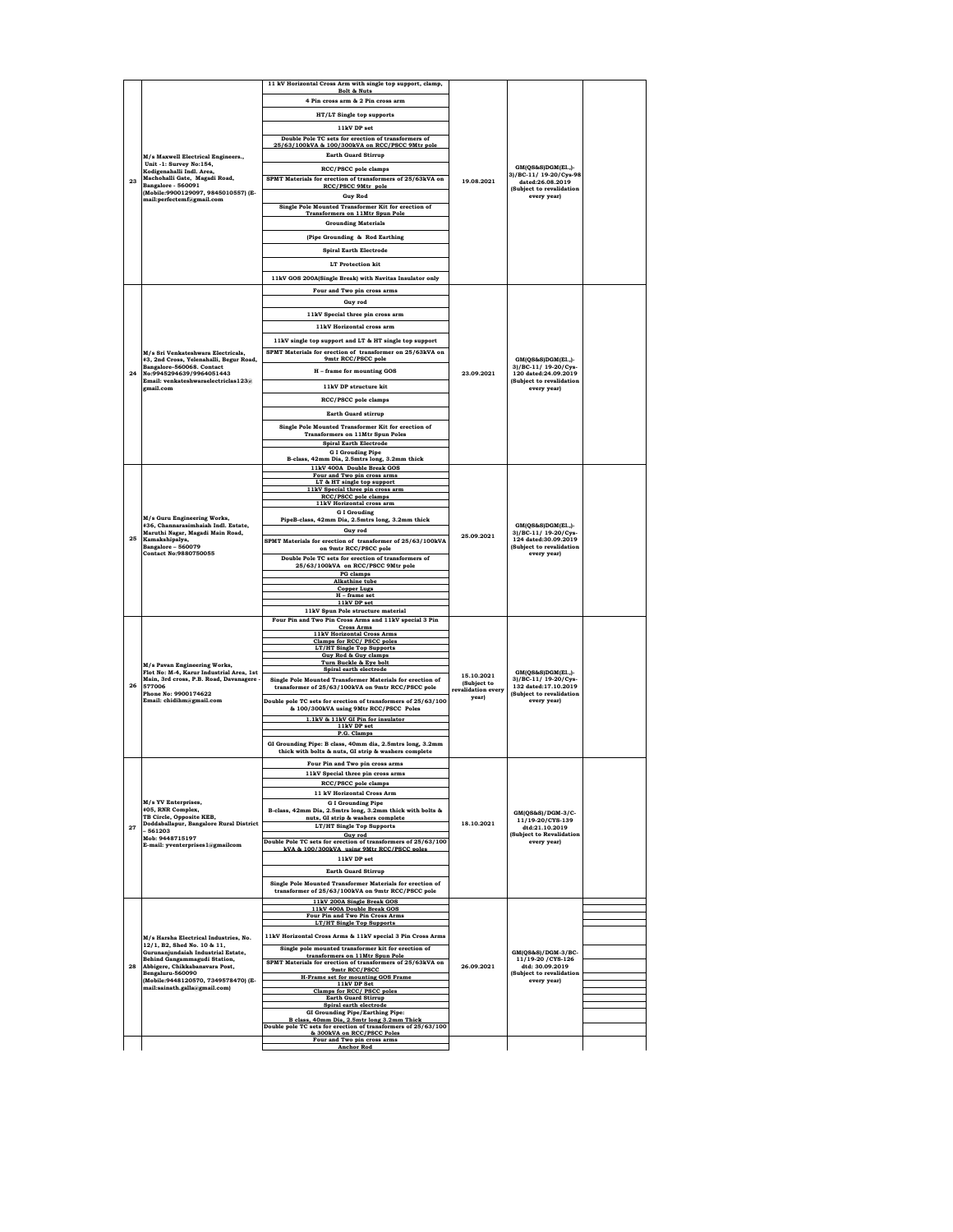|    |                                                                                                                                                            | LT & HT single top support                                                                  |            |                                                                                                    |                                         |
|----|------------------------------------------------------------------------------------------------------------------------------------------------------------|---------------------------------------------------------------------------------------------|------------|----------------------------------------------------------------------------------------------------|-----------------------------------------|
|    |                                                                                                                                                            | 11kV Special three pin cross arm                                                            |            |                                                                                                    |                                         |
|    |                                                                                                                                                            | RCC/PSCC pole clamps<br>11kV Horizontal cross arm                                           |            |                                                                                                    |                                         |
|    | M/s Maruthi Engineering works,                                                                                                                             | G I Grounding Pipe,<br>B-class, 42mm Dia, 2.5mtrs long, 3.2mm thick                         |            |                                                                                                    |                                         |
|    | Hirehalli Industrial Estate, Hirehalli,                                                                                                                    | Guy rod                                                                                     |            | GM(QS&S)/DGM-3/C-<br>11/19-20/CYS-148                                                              |                                         |
| 29 | Tumkur-572 106<br>Contact No:9740031635/636/639                                                                                                            | SPMT Materials for erection of transformer of 25/63/100kVA<br>on 9mtr RCC/PSCC pole         | 08.11.2021 | dtd:08.11.2019                                                                                     |                                         |
|    | Email:<br>ramjaymaruthi@gmail.com                                                                                                                          | Double Pole TC sets for erection of transformers of                                         |            | (Subject to revalidation<br>every year)                                                            |                                         |
|    |                                                                                                                                                            | 25/63/100kVA on RCC/PSCC 9Mtr pole<br>1.1 GI Pins                                           |            |                                                                                                    |                                         |
|    |                                                                                                                                                            | <b>Copper Lugs</b><br>H - frame set                                                         |            |                                                                                                    |                                         |
|    |                                                                                                                                                            | 11kV DP set                                                                                 |            |                                                                                                    |                                         |
|    |                                                                                                                                                            | <b>Spiral Earth Electrode</b><br>Single Pole Mounted Transformer Kit for erection of        |            |                                                                                                    |                                         |
|    |                                                                                                                                                            | <b>Transformers on 11Mtr Spun Poles</b><br>E.G. Stirrups                                    |            |                                                                                                    |                                         |
|    |                                                                                                                                                            | Four and Two pin cross arms                                                                 |            |                                                                                                    |                                         |
|    |                                                                                                                                                            | <b>Guy Rod</b><br>LT & HT single top support                                                |            |                                                                                                    |                                         |
|    |                                                                                                                                                            | 11kV Special three pin cross arm<br><b>RCC/PSCC</b> pole clamps                             |            |                                                                                                    |                                         |
|    | M/s M K Engineering Works,                                                                                                                                 | <b>Earth Guard Stirrup</b><br><b>G I Grounding Pipe,</b>                                    |            |                                                                                                    |                                         |
|    | No.40/718, Near Anjenaya Temple,<br>Kuntammana Thota, Check Post, B.H.                                                                                     | B-class, 42mm Dia, 2.5mtrs long, 3.2mm thick                                                |            | GM(QS&S)/DGM-3/C-<br>11/19-20/CYS-153                                                              |                                         |
| 30 | Road, Tumkur<br>Contact No:9886835738, 9448735738                                                                                                          | SPMT Materials for erection of transformer of 25/63kVA on<br>9mtr RCC/PSCC pole             | 14.11.2021 | dtd:14.11.2019<br>(Subject to revalidation                                                         |                                         |
|    | Email:                                                                                                                                                     | Double Pole TC sets for erection of transformers of<br>25/63/100kVA on RCC/PSCC 9Mtr pole   |            | every year)                                                                                        |                                         |
|    | Mkismail9169@gmail.com                                                                                                                                     | H - frame set for mounting GOS frame                                                        |            |                                                                                                    |                                         |
|    |                                                                                                                                                            | 11kV DP set<br><b>Spiral Earth Electrode</b>                                                |            |                                                                                                    |                                         |
|    |                                                                                                                                                            | 11kV Horizontal cross arm<br>Single Pole Mounted Transformer Kit for erection of            |            |                                                                                                    |                                         |
|    |                                                                                                                                                            | <b>Transformers on 11Mtr Spun Poles</b>                                                     |            |                                                                                                    |                                         |
|    |                                                                                                                                                            | Four Pin and Two Pin Cross Arms                                                             |            |                                                                                                    |                                         |
|    |                                                                                                                                                            | Guv rod<br>11kV special 3 Pin Cross Arms                                                    |            |                                                                                                    |                                         |
|    |                                                                                                                                                            | Double pole TC sets for erection of transformers of 25/63/100<br>& 300kVA on RCC/PSCC Poles |            |                                                                                                    |                                         |
|    | M/s Geetha Electrical & Hardwares, Sv<br>No. 253/3, Mahadeva Kodigehalli,                                                                                  | LT/HT Single Top Supports                                                                   |            |                                                                                                    |                                         |
|    | (Gopalapura) Bagalur Post, Bangalore<br>North, Bangalore-562149                                                                                            | SPMT Materials for erection of transformers of 25/63kVA on<br>9mtr RCC/PSCC                 |            | $GM(QS\&S)/DGM-3/C$ -<br>11/19-20/CYS-154                                                          |                                         |
| 31 | Ph No:                                                                                                                                                     | <b>H-Frame set for mounting GOS Frame</b><br>11kV DP Set                                    | 14.11.2021 | dtd:14.11.2019<br>(Subject to revalidation                                                         |                                         |
|    | 9845535447.9535788333<br>Email: geethaconcretepoles@gmail.com                                                                                              | <b>11kV Horizontal Cross Arms</b><br>Clamps for RCC/ PSCC poles                             |            | every yearl                                                                                        |                                         |
|    |                                                                                                                                                            | <b>Earth Guard Stirrup</b>                                                                  |            |                                                                                                    |                                         |
|    |                                                                                                                                                            | Single Pole Mounted Transformer Kit for erection of<br>transformers on 11Mtr Spun pole      |            |                                                                                                    |                                         |
|    |                                                                                                                                                            | Spiral earth electrode<br>GI Grounding Pipe/Earthing Pipe:                                  |            |                                                                                                    |                                         |
|    |                                                                                                                                                            | B class, 40mm Dia, 2.5mtr long 3.2mm Thick                                                  |            |                                                                                                    |                                         |
|    |                                                                                                                                                            | PG clamps & Lugs<br><b>LT Protection kit</b>                                                |            |                                                                                                    |                                         |
|    |                                                                                                                                                            | <b>GI Grounding Pipe/Earthing Pipe:</b><br>B class. 40mm Dia. 2.5mtr long 3.2mm Thick       |            | GM(QS&S)/DGM-3/C-<br>11/19-20/CYS-159<br>dtd:27.11.2019<br>(Subject to revalidation<br>every year) |                                         |
|    | M/s Vijai Engineering Company, 235-A,<br>Doddabyrappa street,<br>Palace guttahalli, Bangalore.<br>Phone No: 9844065549<br>Email:vijaienggcompany@gmail.com | GI Pipes B-class as per IS 1239<br><b>HG Fuse Unit</b>                                      |            |                                                                                                    |                                         |
|    |                                                                                                                                                            | <b>Spiral Earth Electrode</b>                                                               | 11.11.2021 |                                                                                                    | 11.11.2021                              |
|    |                                                                                                                                                            | <b>Danger Board</b><br><b>Alkathine</b> tubes                                               |            |                                                                                                    | GM(QS&S)/DGM-<br>3/C-11/20-21/CYS-      |
|    |                                                                                                                                                            | 11kV 400A Double Break GOS<br>4 Pin cross arm & 2 Pin cross arm                             |            |                                                                                                    | 196 dtd:22.12.2020                      |
| 32 |                                                                                                                                                            | <b>LT/HT Single Top Supports</b>                                                            |            |                                                                                                    |                                         |
|    |                                                                                                                                                            | <b>Guy Rod</b><br>SPMT Materials for erection of transformers of 25/63kVA on                |            |                                                                                                    |                                         |
|    |                                                                                                                                                            | 9mtr RCC/PSCC<br>PVC Pipes as per IS-2509 and Bends                                         |            |                                                                                                    |                                         |
|    |                                                                                                                                                            | 1.1kV & 11kV GI Pin<br>1.1kV class HR (Heat Resistant) PVC Insulated & Unsheathed           |            |                                                                                                    |                                         |
|    |                                                                                                                                                            | Aluminium wires multistrand single core lead wire as per IS-                                |            |                                                                                                    | 21.12.2022<br>GM(OS&S)/DGM-             |
|    |                                                                                                                                                            | 694:2010                                                                                    | 27.09.2023 |                                                                                                    | 3/C-11/20-21/CYS-<br>196 dtd:22.12.2020 |
|    |                                                                                                                                                            | PVC wire 16sqmm to 240sqmm<br>RCC/PSCC pole clamps                                          |            |                                                                                                    |                                         |
|    |                                                                                                                                                            | 11kV Horizontal cross arm                                                                   |            |                                                                                                    |                                         |
|    |                                                                                                                                                            |                                                                                             |            |                                                                                                    |                                         |
|    |                                                                                                                                                            | LT & HT single top support                                                                  |            |                                                                                                    |                                         |
|    |                                                                                                                                                            | Four and Two pin cross arms<br>11kV Special three pin cross arm                             |            |                                                                                                    |                                         |
|    |                                                                                                                                                            | H Frame for mounting GOS<br><b>Guv Rod</b>                                                  |            |                                                                                                    |                                         |
|    | <b>M/s Sealwel Corporation Private</b>                                                                                                                     | Guy clamp<br><b>Eye Bolt</b>                                                                |            |                                                                                                    |                                         |
|    | Limited.<br>No:345/SRT, Sanjeeva Reddy Nagar                                                                                                               | <b>Turn Buckle</b>                                                                          |            | GM(QS&S)/DGM-3/C-<br>11/19-20/CYS-161                                                              |                                         |
| 33 | Colony, Hydrabad - 500038<br>Ph No:91 40 2371 2945, 23812908                                                                                               | <b>Spiral Earth Electrode</b>                                                               | 30.11.2021 | dtd:30.11.2019<br>(Subject to revalidation                                                         |                                         |
|    | E-mail:www.sealwel.com                                                                                                                                     | Earthing Pipe: B class, 40mm dia, 2.5mtrs long, 3.2mm thick<br>11kV Danger Board            |            | every year)                                                                                        |                                         |
|    |                                                                                                                                                            | Double Pole TC sets for erection of transformers of                                         |            |                                                                                                    |                                         |
|    |                                                                                                                                                            | 25/63/100/300kVA on RCC/PSCC 9Mtr pole                                                      |            |                                                                                                    |                                         |
|    |                                                                                                                                                            | SPMT Materials for erection of transformer of 25/63kVA on<br>9mtr RCC/PSCC pole             |            |                                                                                                    |                                         |
|    |                                                                                                                                                            | <b>LT</b> Protection kit<br>11kV HG Fuse Unit                                               |            |                                                                                                    |                                         |
|    |                                                                                                                                                            | Mounting structure for auto Reclosers and sectionalisers                                    |            |                                                                                                    |                                         |
|    |                                                                                                                                                            | Double Pole TC sets for erection of transformers of<br>25/63/100kVA on RCC/PSCC 9Mtr pole   |            |                                                                                                    |                                         |
|    |                                                                                                                                                            | SPMT Materials for erection of transformer of 25/63kVA on                                   |            |                                                                                                    |                                         |
|    | M/s Banashankari Engineers, Plot                                                                                                                           | 9mtr RCC/PSCC pole<br>11kV Horizontal cross arm                                             |            |                                                                                                    |                                         |
|    | No.27, Ravi Nagar Main Road, Opp.<br>Akshay Park, Airport Road, Hubballi-                                                                                  | 11kV Special three pin cross arm<br>Four and Two pin cross arms                             |            | $GM(QS\&S)/DGM-3/C-$                                                                               |                                         |
| 34 | 580030                                                                                                                                                     | Guarding for Road crossing, Telephone Line Crossing, Between                                | 14.11.2021 | 11/19-20/CYS-162<br>dtd:30.11.2019                                                                 |                                         |
|    | Contact No:0836-2335463, 2970433<br>Email:                                                                                                                 | HT & LT Line Crossing<br>LT & HT single top support                                         |            | (Subject to revalidation                                                                           |                                         |
|    | banashankarienghl@gmail.com                                                                                                                                | 11kV DP set<br><b>RCC/PSCC</b> pole clamps                                                  |            | every year)                                                                                        |                                         |
|    |                                                                                                                                                            | <b>Guy Rod</b>                                                                              |            |                                                                                                    |                                         |
|    |                                                                                                                                                            | Earthing Pipe: B class, 40mm dia, 2.5mtrs long, 3.2mm thick                                 |            |                                                                                                    |                                         |
|    |                                                                                                                                                            | 11kV 200A Single Break GOS<br><b>Spiral Earth Electrode</b>                                 |            |                                                                                                    |                                         |
|    |                                                                                                                                                            | 2 Pin & 4 Pin cross arms<br>Guy Rod, Turn Buckle, Eye Bolt & Guy clamp                      |            |                                                                                                    |                                         |
|    |                                                                                                                                                            | 11kV Horizontal cross arms with clamps and Bolts & Nuts                                     |            |                                                                                                    |                                         |
|    |                                                                                                                                                            | Special 3 Pin Cross arms, Brace with fish plate clamps                                      |            |                                                                                                    |                                         |
|    | M/s S.R Engineers., No: 114/16, P.P.                                                                                                                       | LT & HT Single top support<br>11kV DP set                                                   |            |                                                                                                    | 26.10.2020                              |
| 35 | Industrial Estate, Deepanjalinagar,                                                                                                                        | <b>RCC/PSC/PSCC Poles Clamps</b><br>Double Pole TC sets for erection of transformers of     | 26.10.2020 | GM(QS&S)/DGM-3/BC-<br>11/18-19/CYS-140                                                             | GM(QS&S)/DGM-<br>3/C-11/19-20/CYS-      |
|    | Mysore Road, Bangalore -560026 (Mob:<br>9845313523)                                                                                                        | 25/63/100kVA on RCC/PSCC 9Mtr pole                                                          |            | dtd:22.11.2018                                                                                     | 163 dtd:04.12.2019                      |
|    |                                                                                                                                                            | SPMT Materials for erection of transformer of 25/63kVA on<br>9mtr RCC/PSCC pole             |            |                                                                                                    |                                         |
|    |                                                                                                                                                            | <b>G I Grounding Pipe.</b><br>B-class, 42mm Dia, 2.5mtrs long, 3.2mm thick                  |            |                                                                                                    |                                         |
|    |                                                                                                                                                            | <b>Spiral Earth Electrode</b><br><b>PG</b> clamps Rabbit to Rabbit                          |            |                                                                                                    |                                         |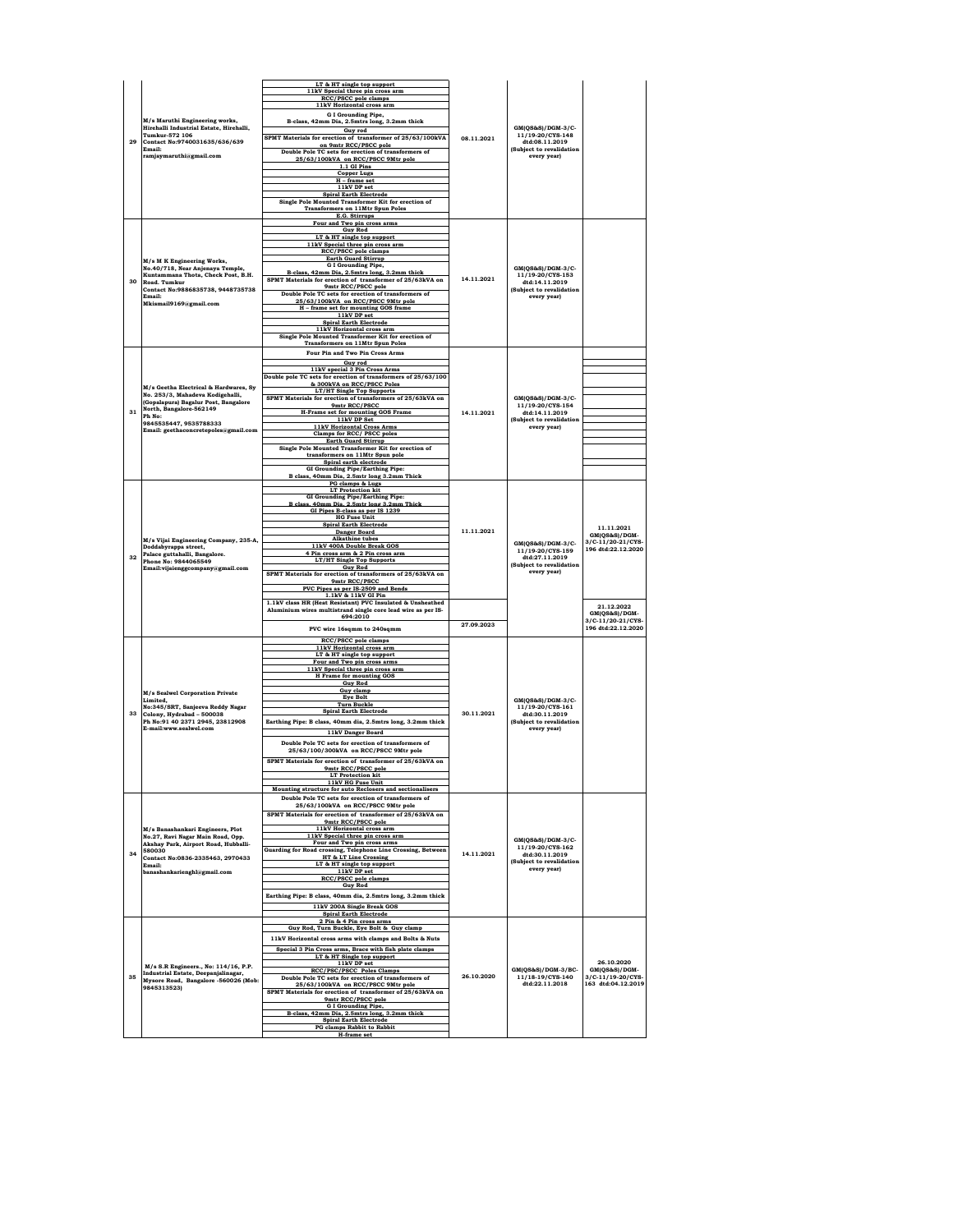|    |                                                                              | SPMT Materials for erection of transformer of 25/63kVA on<br>9mtr RCC/PSCC pole                              |            |                                                           |                                          |
|----|------------------------------------------------------------------------------|--------------------------------------------------------------------------------------------------------------|------------|-----------------------------------------------------------|------------------------------------------|
|    |                                                                              | Double Pole TC sets for erection of transformers of                                                          |            |                                                           |                                          |
|    |                                                                              | 25/63/100/300 kVA on RCC/PSCC 9Mtr pole<br>11kV Horizontal X arms                                            |            |                                                           |                                          |
|    |                                                                              | LT & HT Single top support                                                                                   |            |                                                           |                                          |
|    |                                                                              | 2 Pin & 4 Pin cross arms<br><b>RCC/PSC/PSCC Poles Clamps</b><br>11kV DP set                                  |            |                                                           |                                          |
|    | M/s SGP Industries, Madapatna, Near<br>Vinayaka Engg Works, Harragadde post, | 11kV 400A Double Break GOS                                                                                   |            |                                                           |                                          |
| 36 | Jigani hobli, Anekal Taluk, Bangalore -<br>560105 (Mob: 9591075579,          | 11kV 200A Single Break GOS<br><b>Bolt &amp; Nuts</b>                                                         | 14.06.2020 | GM(QS&S)/DGM(Ele)-<br>3/BC-11/18-19/CYS-49                | 14.06.2020<br>GM(QS&S)/DGM(Ele)-         |
|    | 8050777535, 8951892319)<br>E-mail:sgp_indl@rediffmail.com                    | <b>Guy sets</b><br><b>G I Grounding Pipe,</b>                                                                |            | dtd:19.06.2018                                            | 3/BC-11/19-20/CYS-<br>164 dtd:09.12.2019 |
|    |                                                                              | B-class, 42mm Dia, 2.5mtrs long, 3.2mm thick<br>Single Pole Mounted Transformer Kit for erection of          |            |                                                           |                                          |
|    |                                                                              | <b>Transformers</b><br>on 11Mtr Spun Poles                                                                   |            |                                                           |                                          |
|    |                                                                              | H frame set<br><b>Fish plate</b>                                                                             |            |                                                           |                                          |
|    |                                                                              | <b>EG</b> strips<br>Danger Board                                                                             |            |                                                           |                                          |
|    |                                                                              | <b>Anticlimbing Device</b><br>PG clamps                                                                      |            |                                                           |                                          |
|    |                                                                              | <b>Alkathine</b> tubes<br>2 Pin & 4 Pin cross Arm                                                            |            |                                                           |                                          |
|    |                                                                              | LT & HT single top support<br>11kV Horizontal cross arm                                                      |            |                                                           |                                          |
|    |                                                                              | Guy set (Insulator & GI wire has to be purchased by BESCOM<br>approved Vendors)                              |            |                                                           |                                          |
|    |                                                                              | 11kV Special 3 Pin Cross Arms<br>Single Pole Mounted Transformer Kit for erection of                         |            |                                                           |                                          |
|    |                                                                              | <b>Transformers on 11Mtr Spun Poles</b><br>SPMT Materials for erection of transformer on 25/63kVA on         |            |                                                           |                                          |
|    |                                                                              | 9mtr RCC/PSCC pole                                                                                           |            |                                                           |                                          |
|    |                                                                              | Double Pole TC sets for erection of transformers of<br>25/63/100kVA & 100/300kVA on RCC/PSCC 9Mtr pole       |            |                                                           |                                          |
|    | M/s Omkar Industries, Sy No: 35/1,<br>Besides Anu Bricks, Bhamannahally,     | LT protection kit                                                                                            |            | GM(QS&S)/DGM(Ele)-3/                                      |                                          |
| 37 | Bellavi Hobli, kora, Tumukuru<br>(Mob No: 9844621920, 7259155842)            | H - frame set for fixing GOS for DP structure<br>11kV DP set                                                 | 01.12.2022 | BC-11/20-21/CYS-177<br>dtd:02.12.2020                     |                                          |
|    | (E- mail: swamydine@gmail.com)                                               | <b>Alkathine Tubes</b><br><b>Danger Board</b>                                                                |            |                                                           |                                          |
|    |                                                                              | <b>Clamps for PSCC/RCC poles</b><br><b>Earth Guard Stirrup</b>                                               |            |                                                           |                                          |
|    |                                                                              | <b>Spiral Earth Electrode</b><br><b>G I Grounding Pipe</b>                                                   |            |                                                           |                                          |
|    |                                                                              | B-class, 42mm Dia, 2.5mtrs long, 3.2mm thick with bolts &<br>nuts, GI strip & washers complete               |            |                                                           |                                          |
|    |                                                                              | Aluminium & Copper Lugs<br>PG clamps                                                                         |            |                                                           |                                          |
|    |                                                                              | 3 GOS and 1 GOS Frame set for Spun pole with & without<br>transformers seating                               |            |                                                           |                                          |
|    |                                                                              | <b>Spacers for DTC Wiring</b><br>G.I.Pipe B-class as per IS-1239                                             |            |                                                           |                                          |
|    |                                                                              | <b>HG Fuse Unit</b>                                                                                          |            |                                                           |                                          |
|    |                                                                              | Single Pole Mounted Transformer Kit for erection of<br>transformers on 11Mtr Spun pole                       |            |                                                           |                                          |
|    |                                                                              | Four Pin and Two Pin Cross Arms                                                                              |            |                                                           |                                          |
|    | M/s Sri Lakshmi Venkateshwara<br>Electricals,<br>No.309/P2, 2nd phase KIABD, |                                                                                                              |            |                                                           |                                          |
|    |                                                                              | Guy rod, Guy clamp, Eye Bolt                                                                                 |            |                                                           |                                          |
|    |                                                                              | 11kV special 3 Pin Cross Arms                                                                                |            |                                                           |                                          |
|    |                                                                              |                                                                                                              |            |                                                           |                                          |
|    |                                                                              | Double pole TC sets for erection of transformers of 25/63/100<br>& 300kVA on RCC/PSCC Poles                  | 16.12.2021 | GM(QS&S)/DGM-3/C-<br>11/19-20/CYS-170                     |                                          |
| 38 | 6th A Road, Harohalli,<br>Ramnagara - 562112                                 | LT/HT Single Top Supports                                                                                    |            | dtd:16.12.2019<br>(Subject to revalidation<br>every year) |                                          |
|    | Ph No: 9448063206                                                            | SPMT Materials for erection of transformers of 25/63kVA on                                                   |            |                                                           |                                          |
|    |                                                                              | 9mtr RCC/PSCC                                                                                                |            |                                                           |                                          |
|    |                                                                              | 11kV Horizontal Cross Arm with clamp, Bolt &Nuts<br>11kV DP set                                              |            |                                                           |                                          |
|    |                                                                              | Clamps for RCC/ PSCC poles                                                                                   |            |                                                           |                                          |
|    |                                                                              | <b>Earth Guard Stirrup</b>                                                                                   |            |                                                           |                                          |
|    |                                                                              | Spiral earth electrode                                                                                       |            |                                                           |                                          |
|    |                                                                              | <b>GI Grounding Pipe:</b><br>B class, 40mm Dia, 2.5mtr long 3.2mm Thick                                      |            |                                                           |                                          |
|    | M/s New Laxmi Steel & Power Pvt Ltd.,                                        |                                                                                                              |            |                                                           |                                          |
|    | Plot No: A/22 To A/25, Sarua Indutrial<br>Estate, Sarua, Khurda - 752055,    | prefabricated structure for mounting Distribution                                                            |            | GM(QS&S)/DGM-3/C-<br>11/19-20/CYS-173                     |                                          |
| 39 | Odisha<br>Ph No: 9437025241                                                  | <b>Transformers</b>                                                                                          | 21.12.2021 | 4td-21 12 2019<br>(Subject to revalidation                |                                          |
|    |                                                                              |                                                                                                              |            | every year)                                               |                                          |
|    |                                                                              | Four Pin and Two Pin Cross Arms & LT/HT Single Top<br><b>Supports</b>                                        |            |                                                           |                                          |
|    |                                                                              | Guv Rod. Turn Buckle. Eve Bolt & Guv Clamp                                                                   |            |                                                           |                                          |
|    |                                                                              | 11kV special 3 Pin Cross Arms<br>SPMT Materials for erection of transformers of 25/63kVA on<br>9mtr RCC/PSCC |            |                                                           |                                          |
|    | M/s Adishakthi Electricals, Ahishakthi                                       | Double pole TC sets for erection of transformers of                                                          |            | $GM(QS\&S)/DGM-3/C$ -                                     |                                          |
| 40 | Sadana, Adishakthi Nagar Opp. Indian<br>Petrol Bunk Challakere Road,         | 25/63/100kVA & 100/300kVA on RCC/PSCC Poles                                                                  | 24.12.2021 | 11/19-20/CYS-177<br>dtd:24.12.2019                        |                                          |
|    | Chitradurga-577501.<br>Phone No:9341588118                                   | 11kV DP Set<br><b>11kV Horizontal Cross Arms</b>                                                             |            | (Subject to revalidation<br>every year)                   |                                          |
|    |                                                                              | Clamps for RCC/ PSCC poles<br><b>Earth Guard Stirrup</b>                                                     |            |                                                           |                                          |
|    |                                                                              | Single Pole Mounted Transformer Kit for erection of<br>transformers on 11Mtr Spun pole                       |            |                                                           |                                          |
|    |                                                                              | Spiral earth electrode<br>GI Grounding Pipe/Earthing Pipe:                                                   |            |                                                           |                                          |
|    |                                                                              | B class, 40mm Dia, 2.5mtr long 3.2mm Thick<br>H-Frame set for mounting GOS                                   |            |                                                           |                                          |
|    |                                                                              | Double pole TC sets for erection of transformers of 25/63/100<br>& 300kVA on RCC/PSCC Poles                  |            |                                                           |                                          |
|    |                                                                              | SPMT Materials for erection of transformers of 25/63kVA on<br>9mtr RCC/PSCC                                  |            |                                                           |                                          |
|    |                                                                              | 11kV Horizontal Cross Arms<br>H-Frame set                                                                    |            | GM(QS&S)/DGM-3/BC-                                        |                                          |
| 41 | M/s Harshini Tele Systems, Plot                                              | Four Pin and Two Pin Cross Arms<br>Guv Rod. Turn Buckle. Eve Bolt & Guv Clamp                                | 23.12.2021 | 11/19-20/CYS-178<br>dtd:24.12.2019                        |                                          |
|    | No:94/A, Phase-II, Sector - II, Lane<br>No.17, IDA, Cherlapally, Hyderabad-  | <b>GI Grounding Pipe/Earthing Pipe:</b><br>B class, 40mm Dia, 2.5mtr long 3.2mm Thick                        |            | (Subject to revalidation<br>every year)                   |                                          |
|    | 500051, Medchal Dist. Telangana State.<br>Phone No: 9246332288,              | 11kV special 3 Pin Cross Arms<br>Clamps for RCC/ PSCC poles                                                  |            |                                                           |                                          |
|    | Email:harshinits@gmail.com,<br>m.muralidharbabu@gmail.com.                   | LT/HT Single Top Supports<br>Fish plate                                                                      |            |                                                           |                                          |
|    |                                                                              | LT protection kit<br>Spiral earth electrode                                                                  |            |                                                           |                                          |
|    |                                                                              |                                                                                                              |            |                                                           |                                          |
|    |                                                                              |                                                                                                              |            | GM(QS&S)/DGM-3/BC-                                        |                                          |
| 42 |                                                                              | 11kV Spun pole structural materials with single and 3 GOS<br>system                                          | 06.06.2022 | 11/20-21/CYS-39<br>dtd:08.06.2020                         |                                          |
|    |                                                                              | 11kV 200A Single Break GOS                                                                                   |            | (Subject to revalidation<br>every year)                   |                                          |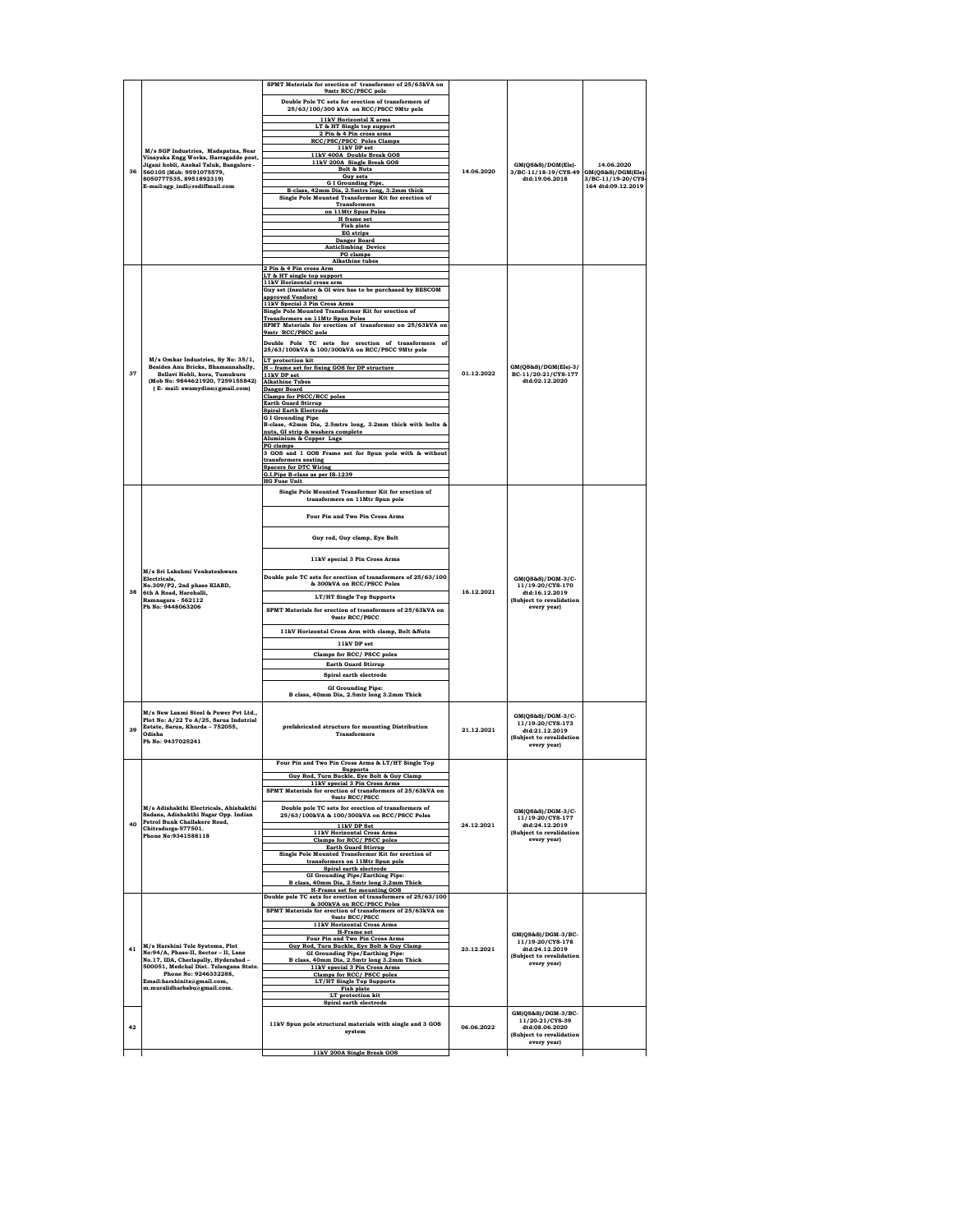|    |                                                                                                                                       | 11kV 400A Double Break GOS<br>11kV, 200A Single Break GOS with Polymeric Post Insulator         |            |                                                                                                     |                                         |
|----|---------------------------------------------------------------------------------------------------------------------------------------|-------------------------------------------------------------------------------------------------|------------|-----------------------------------------------------------------------------------------------------|-----------------------------------------|
|    |                                                                                                                                       |                                                                                                 |            |                                                                                                     |                                         |
|    |                                                                                                                                       | 11kV, 400A Double Break GOS with Polymeric Post Insulator                                       |            |                                                                                                     |                                         |
|    |                                                                                                                                       | <b>LT Protection Kit</b><br>Four Pin and Two Pin Cross Arms and 11kV special 3 Pin              |            |                                                                                                     |                                         |
|    |                                                                                                                                       | <b>Cross Arms</b><br>SPMT Materials for erection of transformers of 25/63kVA on                 |            |                                                                                                     |                                         |
|    | M/s Prakash Metal Products.<br>Ayodya Village, Near Kempageri, Karwar<br>Road, Hubli- 580024                                          | 9mtr RCC/PSCC                                                                                   |            | GM(QS&S)/DGM-3/BC-<br>11/19-20/CYS-181                                                              |                                         |
| 43 | Ph No: 0836-2303024<br>E-mail:prakash_pmp@yahoo.co.in                                                                                 | Single Pole Mounted Transformer Kit for erection of<br>transformers on 11Mtr Spun pole          | 26.12.2021 | dtd:26.12.2019                                                                                      |                                         |
|    |                                                                                                                                       | Double pole TC sets for erection of transformers of 25/63/100                                   |            | (Subject to revalidation<br>every year)                                                             |                                         |
|    |                                                                                                                                       | & 100/300kVA on RCC&PSCC Poles                                                                  |            |                                                                                                     |                                         |
|    |                                                                                                                                       | 11kV DP set<br>Clamps for RCC/ PSCC poles                                                       |            |                                                                                                     |                                         |
|    |                                                                                                                                       | <b>HG Fuse Unit</b>                                                                             |            |                                                                                                     |                                         |
|    |                                                                                                                                       | 11kV Horizontal Cross Arm<br><b>LT/HT Single Top Supports</b>                                   |            |                                                                                                     |                                         |
|    |                                                                                                                                       | Guy rod, Guy clamp, Eye Bolt, Turn Buckle<br><b>Spiral Earth Electrode</b>                      |            |                                                                                                     |                                         |
|    |                                                                                                                                       | <b>GI Grounding Pipe:</b>                                                                       |            |                                                                                                     |                                         |
|    |                                                                                                                                       | B class. 40mm Dia. 2.5mtr long 3.2mm Thick<br>1.1kV & 11kV GI Pin                               |            | GM(QS&S)/DGM-3/BC-                                                                                  |                                         |
|    |                                                                                                                                       | E.G. Strips<br><b>Anti-climbing Device</b>                                                      |            | 11/19-20/CYS-194                                                                                    |                                         |
|    |                                                                                                                                       | P.G. clamps<br>Lugs                                                                             | 08.01.2022 | dtd:10.01.2020<br>(Subject to revalidation                                                          |                                         |
|    |                                                                                                                                       | <b>Danger Board</b>                                                                             |            | every year)                                                                                         |                                         |
|    |                                                                                                                                       | SPMT Materials for erection of transformer on 9mtr<br>RCC/PSCC pole                             |            |                                                                                                     |                                         |
|    |                                                                                                                                       | Double Pole TC sets for erection of transformers of 25/                                         |            |                                                                                                     |                                         |
|    | M/s Varsha Fab Tech.<br>plot No:R-97, KSSIDC Indl, II stage,                                                                          | 63/100/300kVA on RCC/PSCC 9Mtr pole                                                             |            |                                                                                                     |                                         |
| 44 | Area Antharasanahalli, Tumkuru<br>Ph No:7022593344/7022593345                                                                         | 11kV DP set                                                                                     |            |                                                                                                     |                                         |
|    | E-mail: varshafabtech@gmail.com                                                                                                       | 11kV Horizontal cross arms with clamps and Bolts & Nuts                                         |            | GM(QS&S)/DGM-3/BC-<br>11/19-20/CYS-144                                                              | 22.11.2020                              |
|    |                                                                                                                                       | 2 Pin & 4 Pin cross arms and Special 3 Pin Cross arm                                            | 22.11.2020 | dtd:28.11.2018                                                                                      | GM(QS&S)/DGM-<br>3/BC-11/19-20/CYS      |
|    |                                                                                                                                       | Single Pole Mounted Transformer Kit for erection of                                             |            | (Subject to revalidation<br>every year)                                                             | 193 dtd:10.01.2020                      |
|    |                                                                                                                                       | transformers on 11Mtr Spun pole<br><b>Guy Rod</b>                                               |            |                                                                                                     |                                         |
|    |                                                                                                                                       | GI Grounding Pipe/Earthing Pipe: B class, 40mm Dia, 2.5mtr                                      |            |                                                                                                     |                                         |
|    |                                                                                                                                       | long 3.2mm Thick<br>LT protection kit                                                           |            |                                                                                                     |                                         |
|    |                                                                                                                                       | <b>Spiral Earth Electrode</b><br>11kV 200A Single Break GOS                                     |            |                                                                                                     |                                         |
|    |                                                                                                                                       | 9kV, 5kA Metal oxide Polymeric lightening (Surge) arresters                                     |            |                                                                                                     | 09.06.2020<br>GM(QS&S)/DGM-             |
|    | M/s New Aquaria Electech Pvt Ltd. Plot<br>No.30, Kucharam Industrial Park,                                                            | 11kV 200A Single Break GOS                                                                      | 09.06.2020 | GM(QS&S)/DGM-3/BC-<br>11/19-20/CYS-144                                                              | 3/BC-11/19-20/CYS                       |
| 45 | Toopran Mandal, Medak, Telangana,<br>India-502336 (E-mail:                                                                            | 11kV 400A Double Break GOS                                                                      |            | dtd:28.11.2018 (Subject<br>to revalidation every                                                    | 186 dtd:01.01.2020<br>05.11.2020        |
|    | sales@newaquarielectech.com)                                                                                                          | 11kV HG Fuse Unit                                                                               | 05.11.2020 | year)                                                                                               | GM(QS&S)/DGM-<br>3/BC-11/19-20/CYS      |
|    |                                                                                                                                       | Four Pin and Two Pin Cross Arms                                                                 |            |                                                                                                     | 186 dtd:01.01.2020                      |
|    |                                                                                                                                       | <b>Guy Rod</b>                                                                                  |            | GM(QS&S)/DGM-3/BC-<br>11/19-20/CYS-210<br>dtd:11.02.2020 (Subject<br>to revalidation every<br>year) |                                         |
|    |                                                                                                                                       | 11kV special 3 pin cross arms<br>Double pole TC sets for erection of transformers of 25/63/100  |            |                                                                                                     |                                         |
|    | M/s Raghvendra Enterprises.<br>No.265/1, Bapuji Nagar, Maruthi Nagar<br>Extn., Mysore Road, Bangalore -<br>560026<br>Ph No:9742628064 | & 100/300kVA on RCC&PSCC Poles                                                                  |            |                                                                                                     |                                         |
|    |                                                                                                                                       | LT/HT Single Top Supports<br>SPMT Materials for erection of transformers of 25/63kVA on         |            |                                                                                                     |                                         |
| 46 |                                                                                                                                       | 9Mtr RCC/PSCC<br>H- Frame set for mounting GOS                                                  | 28.01.2022 |                                                                                                     |                                         |
|    |                                                                                                                                       | 11kV DP set                                                                                     |            |                                                                                                     |                                         |
|    |                                                                                                                                       | <b>11kV Horizontal Cross Arms</b><br>Clamps for RCC/PSCC poles                                  |            |                                                                                                     |                                         |
|    |                                                                                                                                       | Single pole mounted transformer kit for erection of                                             |            |                                                                                                     |                                         |
|    |                                                                                                                                       | transformers on 11Mtr Spun Poles<br>Spiral earth electrode                                      |            |                                                                                                     |                                         |
|    |                                                                                                                                       | GI Grounding Pipe/Earthing Pipe: B class, 40mm Dia, 2.5mtr<br>long 3.2mm Thick                  |            |                                                                                                     |                                         |
|    | M/s EASA KRUPA Engineering Pvt. Ltd<br>S.No 160/3A, Amoor Village, Ponneri                                                            |                                                                                                 |            | GM(QS&S)/DGM-3/BC-                                                                                  |                                         |
| 47 | Taluk, Tiruvallur District, Tamilnadu                                                                                                 | Pre-fabricated structures for mounting distribution                                             | 14.11.2020 | 11/19-20/CYS-138                                                                                    | 14.11.2020                              |
|    | (Ph No: 9566188111, 9500084940)<br>(E-mail: planning@easakrupa.com,                                                                   | transformers and Line materials.                                                                |            | dtd:22.11.2020 (Subject<br>to revalidation every                                                    | GM(QS&S)/DGM-3/<br>BC-11/19-20/CYS-     |
|    | admin@easakrupa.com)                                                                                                                  |                                                                                                 |            | year)                                                                                               |                                         |
|    |                                                                                                                                       |                                                                                                 |            |                                                                                                     | 208 dtd:5.02.2020                       |
|    |                                                                                                                                       | <b>H.G. Fuse Unit</b>                                                                           |            |                                                                                                     |                                         |
|    |                                                                                                                                       | <b>LT Protections Kit</b>                                                                       |            |                                                                                                     |                                         |
|    |                                                                                                                                       | <b>DOLO</b> cutouts                                                                             |            |                                                                                                     |                                         |
|    |                                                                                                                                       | <b>G I Grounding Pipe</b>                                                                       |            |                                                                                                     |                                         |
|    | M/s Orange Power T & D Equipments                                                                                                     | B-class, 42mm Dia, 2.5mtrs long, 3.2mm thick with bolts &<br>G.I. wire & Guy Wire               |            |                                                                                                     |                                         |
|    | Pvt Ltd.,                                                                                                                             |                                                                                                 |            |                                                                                                     |                                         |
|    | Regd Off No: 2, Small Scale Industrial<br>Area, 1st Cross, Rajajinagar, Bangalore                                                     | <b>PVC Pipes</b>                                                                                |            | GM(OS&S)/DGM-3/BC-                                                                                  |                                         |
| 48 | 560010 (Factory Unit: No.233, KIADB<br>Industrial Area, 3rd phase, Malur-                                                             | <b>Spiral Earth Electrode</b>                                                                   | 28.02.2022 | 11/19-20/CYS-219<br>dtd:05.03.2020 (Subject                                                         |                                         |
|    | 563130, (Kolar Dist))                                                                                                                 | <b>Spacers for DTC Wiring</b>                                                                   |            | to revalidation every<br>year)                                                                      |                                         |
|    | E-mail: orange.power@rediffmail.com<br>Ph no:9845243011.                                                                              | PG clamps & Lugs                                                                                |            |                                                                                                     |                                         |
|    |                                                                                                                                       | Danger Board                                                                                    |            |                                                                                                     |                                         |
|    |                                                                                                                                       | <b>Alkathine</b> tubes                                                                          |            |                                                                                                     |                                         |
|    |                                                                                                                                       | <b>Bolts and Nuts</b>                                                                           |            |                                                                                                     |                                         |
|    |                                                                                                                                       | 11kV & 1.1kV GI Pins                                                                            |            |                                                                                                     |                                         |
|    |                                                                                                                                       | 11kV 200A Single Break GOS (Ceramic Type)                                                       |            |                                                                                                     |                                         |
|    |                                                                                                                                       | <b>LT Protection Kit</b>                                                                        |            |                                                                                                     |                                         |
|    |                                                                                                                                       | <b>GI Grounding Pipes</b><br>Spiral earth electrodes                                            |            |                                                                                                     |                                         |
|    | M/s Vijaya Sales Corporation, No: 49,<br>SSI Area, 4th cross, Rajajinagar, 5th                                                        | <b>Bolts &amp; Nuts</b><br>GI Wire, Barbed wire & Guy Wire                                      |            | GM(QS&S)/DGM-3/BC-                                                                                  | 15.10.2020                              |
| 49 | Block, Bangalore.<br>Ph No:080 23200108/9880633011                                                                                    | PG clamps & lugs<br><b>Alkathine tubes</b>                                                      | 15.10.2020 | 11/18-19/CYS-117<br>dtd:17.10.2018 (Subject                                                         | GM(QS&S)/DGM-                           |
|    | E-mail:                                                                                                                               | Earthing rod/ Hickory rod                                                                       |            | to revalidation every                                                                               | 3/BC-11/19-20/CYS<br>222 dtd:11.03.2020 |
|    | vijayasalescorpn@rediffmail.com                                                                                                       | BPL kit(PVC pipe, bend, Aerial fuse board, service wire switch,<br>socket)                      |            | year)                                                                                               |                                         |
|    |                                                                                                                                       | <b>PVC</b> lead wire<br><b>HG Fuse unit</b>                                                     |            |                                                                                                     |                                         |
|    |                                                                                                                                       | Danger Board                                                                                    |            |                                                                                                     |                                         |
|    |                                                                                                                                       | Four Pin and Two Pin Cross Arms                                                                 |            |                                                                                                     |                                         |
|    |                                                                                                                                       | 11kV Special 3 pin cross arm<br>11 kV Horizontal Cross Arm                                      |            |                                                                                                     |                                         |
|    |                                                                                                                                       | LT/HT single top support<br>Single Pole Mounted Transformer Kit for erection of                 |            |                                                                                                     |                                         |
|    | M/s Hari Krishna Electrical Works.                                                                                                    | <b>Transformers on 11Mtr Spun Pole</b>                                                          |            |                                                                                                     |                                         |
|    | Sv No:80/3, Koratagere,<br><b>Urdigere Main Road.</b>                                                                                 | Double pole TC sets for erection of transformers of 25/63/100<br>& 100/300kVA on RCC/PSCC Poles |            | GM(QS&S)/DGM-3/BC-<br>11/19-20/CYS-226                                                              |                                         |
| 50 | Koratagere - 572129.<br><b>Tumkur Dist</b>                                                                                            | SPMT Materials for erection of transformers of 25/63kVA on                                      | 05.03.2022 | dtd:13.03.2020 (Subject                                                                             |                                         |
|    | Ph No: 9606135191                                                                                                                     | 9mtr RCC/PSCC                                                                                   |            | to revalidation every<br>year)                                                                      |                                         |
|    |                                                                                                                                       | <b>G I Grounding Pipe</b><br>B-class, 42mm Dia, 2.5mtrs long, 3.2mm thick with bolts &          |            |                                                                                                     |                                         |
|    |                                                                                                                                       | nuts, GI strip & washers complete<br>Danger Board                                               |            |                                                                                                     |                                         |
|    |                                                                                                                                       | Guy rod, Guy clamp, Eye Bolt<br><b>PG</b> clamps                                                |            |                                                                                                     |                                         |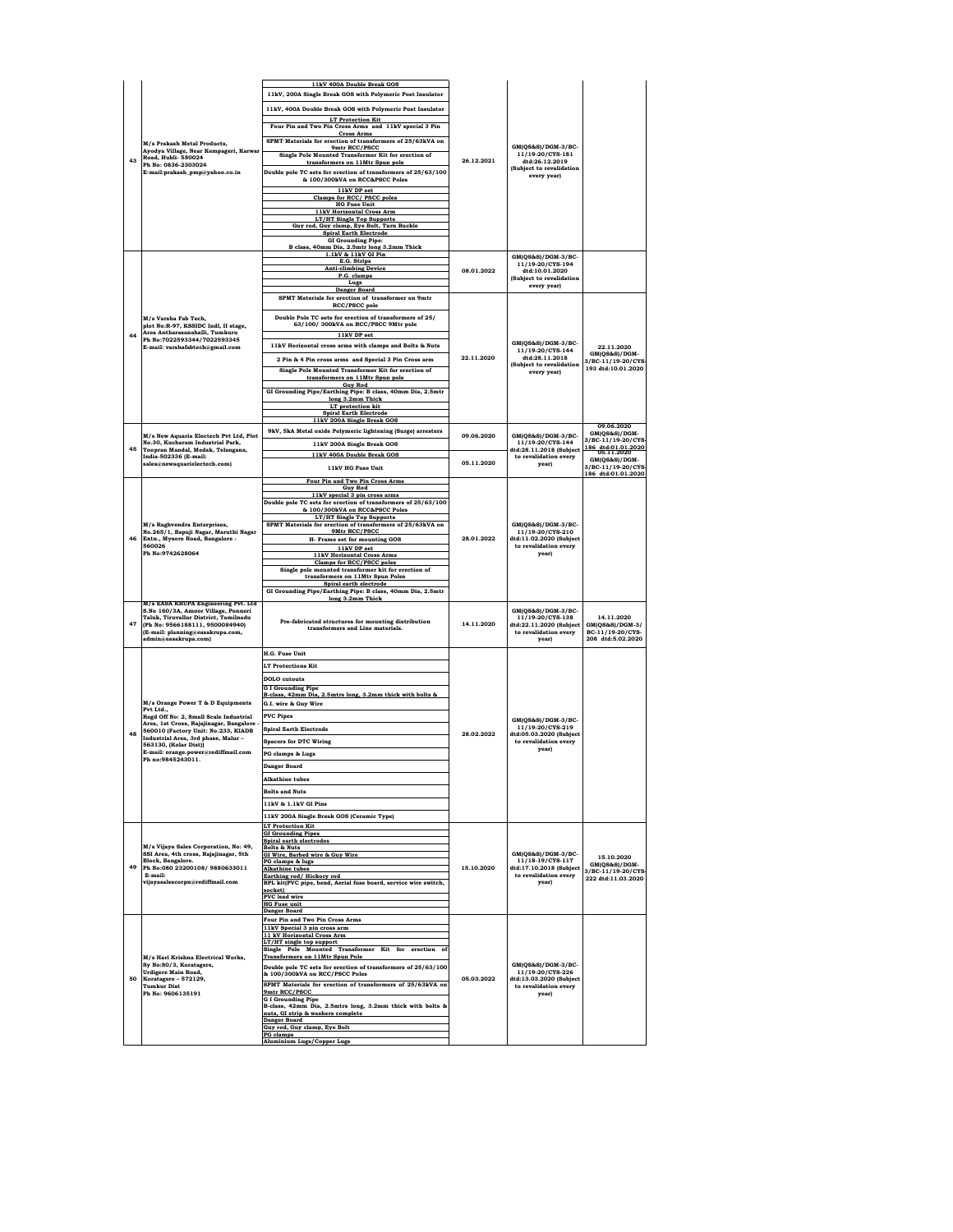|    |                                                                                                                                                                          | Four Pin and Two Pin Cross Arms<br>11kV Special 3 pin cross arm                                                     |            |                                                            |                              |
|----|--------------------------------------------------------------------------------------------------------------------------------------------------------------------------|---------------------------------------------------------------------------------------------------------------------|------------|------------------------------------------------------------|------------------------------|
|    |                                                                                                                                                                          | 11 kV Horizontal Cross Arm                                                                                          |            |                                                            |                              |
|    | M/s Sampurna Enterprises,<br>Plot No: R-3 & 18, KSSIDC Ltd,<br>Industrial Estate, Hosahalli Camp,<br>51<br>Sindhanur - 584148<br>Ph No: 9739384442,9742243677<br>E-mail: | LT/HT single top support<br><b>Danger Board</b>                                                                     |            |                                                            |                              |
|    |                                                                                                                                                                          | <b>G I Grounding Pipe</b>                                                                                           |            |                                                            |                              |
|    |                                                                                                                                                                          | B-class, 42mm Dia, 2.5mtrs long, 3.2mm thick with bolts &                                                           |            | GM(QS&S)/DGM-3/BC-                                         |                              |
|    |                                                                                                                                                                          | nuts, GI strip & washers complete<br><b>Anchor Rod</b>                                                              |            | 11/20-21/CYS-01                                            |                              |
|    |                                                                                                                                                                          | Double pole TC sets for erection                                                                                    | 02.03.2022 | dtd:15.04.2020                                             |                              |
|    |                                                                                                                                                                          | SPMT Materials for erection of transformers of 25/63kVA on                                                          |            | (Subject to revalidation<br>every yearl                    |                              |
|    | sampurnaenterprises14@gmail.com                                                                                                                                          | RCC/PSCC 9mtr Pole<br>Guy rod, Turn Buckle, Eye Bolt & Guy clamp,                                                   |            |                                                            |                              |
|    |                                                                                                                                                                          | Spiral earth electrodes                                                                                             |            |                                                            |                              |
|    |                                                                                                                                                                          | <b>RCC/PSCC Pole clamps</b>                                                                                         |            |                                                            |                              |
|    |                                                                                                                                                                          | 11kV 200A Single Break GOS<br><b>LT Protection kit</b>                                                              |            |                                                            |                              |
|    |                                                                                                                                                                          | <b>HG Fuse Unit</b>                                                                                                 |            |                                                            |                              |
|    |                                                                                                                                                                          |                                                                                                                     |            | GM(QS&S)/DGM-3/BC-                                         |                              |
|    | M/s Dura-line India Pvt Ltd., Plot No:                                                                                                                                   | Permanently lubricated HDPE Pipes &Ducts -50/42mm                                                                   | 17.07.2022 | 11/20-21/CYS-06<br>dtd:20.04.2020                          |                              |
|    | SP-1/33(B), RIICO Indl.Area, Neemrana-<br>301705, AlwarDist, Rajasthan                                                                                                   |                                                                                                                     |            | (Subject to revalidation                                   |                              |
|    |                                                                                                                                                                          |                                                                                                                     |            | every year)                                                |                              |
|    | (Factory: Unit 3: Plot No: SP 14 D,<br>RIICO Indl.Area, Neemrana-301705,                                                                                                 |                                                                                                                     |            |                                                            |                              |
| 52 | AlwarDist, Rajasthan &                                                                                                                                                   | . HDPE power duct with 3 layers (Outer colour of the duct<br>shall be red with three white stripes, Middle layer is |            |                                                            |                              |
|    | Unit 4: No:114& 115, Railway station                                                                                                                                     | translucent in colour& inner layer silicore ) 110mm out                                                             |            | GM(Q,S&S)/DGM-3/BC-<br>11/16-17/Cys-177                    | 03.02.2021<br>GM(Q,S&S)/DGM- |
|    | road, Thimmapur Village,<br>Kotturmandal, RangareddyDist,                                                                                                                | diameter<br>HDPE power duct with3 layers (Outer colour of the duct shall                                            | 03.02.2022 | dated:01.03.2017                                           | 3/BC-11/20-21/Cys-           |
|    | Telangana                                                                                                                                                                | be red with three white stripes, Middle layer is translucent in                                                     |            | (Subject to revalidation                                   | 07<br>dated:20.04.2020       |
|    |                                                                                                                                                                          | colour& inner layer silicore ) 160mm out diameter                                                                   |            | every year)                                                |                              |
|    |                                                                                                                                                                          |                                                                                                                     |            |                                                            |                              |
|    |                                                                                                                                                                          | 4 pin X arms & 2 Pin Cross Arms                                                                                     |            |                                                            |                              |
|    |                                                                                                                                                                          | Special 3 pin cross arm                                                                                             |            |                                                            |                              |
|    | M/s Roopa Construction Company,                                                                                                                                          | 11kV Horizontal cross arm<br>G.I pipe                                                                               |            |                                                            |                              |
|    | Regd office: Jyothi building, maidan<br>road, Mangalore-575001                                                                                                           | Guy rod                                                                                                             |            | GM(Q,S&S)/DGM-3/BC-                                        |                              |
| 53 | (Factory unit: Kuthanoor village 83,                                                                                                                                     | <b>H-frame set for mounting GOS</b><br>11kV DP set                                                                  | 20.04.2022 | 11/20-21/Cys-21<br>dated:27.05.2020                        |                              |
|    | Callicut road, kuthanoor village,                                                                                                                                        | Clamps for RCC/PSCC poles                                                                                           |            | (Subject to revalidation                                   |                              |
|    | Chamrajnagar-571313)<br>Ph No:0824-2426976                                                                                                                               | Spiral earth electrode                                                                                              |            | every year)                                                |                              |
|    |                                                                                                                                                                          | SPMT material for erection of transformers of 25/63 kVA on<br>9mtr RCC / PSCC poles                                 |            |                                                            |                              |
|    |                                                                                                                                                                          | Double pole TC set for erection of transformers of                                                                  |            |                                                            |                              |
|    |                                                                                                                                                                          | 25/63/100kVA & 100/300kVA on 9mtr RCC/PSCC poles                                                                    |            |                                                            |                              |
|    | M/s Ductroye Innovations Private Ltd                                                                                                                                     |                                                                                                                     |            |                                                            |                              |
|    | No:41. Karnataka Industrial Area                                                                                                                                         |                                                                                                                     |            | GM(O.S&S)/DGM-3/BC-                                        |                              |
| 54 | Development board, Industrial area                                                                                                                                       | Permanently lubricated HDPE Pipes & Ducts -50/42mm,                                                                 | 29.05.2025 | 11/20-21/Cvs-128                                           |                              |
|    | Chikkaballapur-562 101<br>Email id:info@ductrove.com                                                                                                                     | $40/33$ mm                                                                                                          |            | dated:22.09.2020                                           |                              |
|    |                                                                                                                                                                          |                                                                                                                     |            |                                                            |                              |
|    |                                                                                                                                                                          | Four Pin and Two Pin Cross Arms                                                                                     |            |                                                            |                              |
|    |                                                                                                                                                                          | 11kV Special 3 pin cross arm                                                                                        |            |                                                            |                              |
|    | M/s Sri Bhairaveshwara Industries,                                                                                                                                       | Guy rod<br>11 kV Horizontal Cross Arm                                                                               |            | GM(Q,S&S)/DGM-3/BC-                                        |                              |
|    | Sy No.76, Plot No.49,                                                                                                                                                    | LT/HT single top support                                                                                            |            |                                                            |                              |
|    | Sri Bhairaveshwara Industries,                                                                                                                                           | Clamps for RCC/ PSCC poles                                                                                          |            | 11/20-21/Cys-36                                            |                              |
| 55 | 2nd phase, Kasaba Hobli, Nosagere<br>Village, Malur, KIADB Industrial Area,                                                                                              | 11kV DP set<br>SPMT Materials for erection of transformers of 25/63kVA on                                           | 30.05.2022 | dated:02.062020<br>(Subject to revalidation<br>every year) |                              |
|    | Kolar                                                                                                                                                                    | 9mtr RCC/PSCC pole                                                                                                  |            |                                                            |                              |
|    | Ph No: 8892969394                                                                                                                                                        | Double pole TC sets for erection of transformers of 25/63/100                                                       |            |                                                            |                              |
|    |                                                                                                                                                                          | & 100/300kVA on RCC/PSCC Poles                                                                                      |            |                                                            |                              |
|    |                                                                                                                                                                          | Single Pole Mounted Transformer Kit for erection of                                                                 |            |                                                            |                              |
|    |                                                                                                                                                                          | <b>Transformers on 11Mtr Spun Pole</b>                                                                              |            |                                                            |                              |
|    |                                                                                                                                                                          | 11 kV Horizontal Cross Arm<br>Four Pin and Two Pin Cross Arms                                                       |            |                                                            |                              |
|    |                                                                                                                                                                          | 11kV Special 3 pin cross arm                                                                                        |            |                                                            |                              |
|    |                                                                                                                                                                          | Guv rod<br>Clamps for RCC/ PSCC poles                                                                               |            |                                                            |                              |
|    | M/s Divya Industries,<br>#71, Behind Maruthi wines, Narasimha                                                                                                            | <b>Spiral Earth Electrode</b>                                                                                       | 29.05.2022 | GM(Q,S&S)/DGM-3/BC-                                        |                              |
|    | swamy layout,                                                                                                                                                            | LT/HT single top support<br>SPMT Materials for erection of transformers of 25/63kVA on                              |            | 11/20-21/Cys-48                                            |                              |
| 56 | Laggere Ring road, Laggere,<br>Bangalore-560058                                                                                                                          | 9mtr RCC/PSCC pole                                                                                                  |            | dated:19.062020<br>(Subject to revalidation<br>every year) |                              |
|    | Ph No: 9945707646                                                                                                                                                        | Double pole TC sets for erection of transformers of 25/63/100                                                       |            |                                                            |                              |
|    |                                                                                                                                                                          | & 100/300kVA on RCC/PSCC Poles                                                                                      |            |                                                            |                              |
|    |                                                                                                                                                                          | <b>GI Grounding Pipe</b>                                                                                            |            |                                                            |                              |
|    |                                                                                                                                                                          | B-class, 42mm Dia, 2.5mtrs long, 3.2mm thick with bolts &<br>nuts, GI strip & washers complete                      |            |                                                            |                              |
|    |                                                                                                                                                                          | 11kV DP set                                                                                                         |            |                                                            |                              |
|    |                                                                                                                                                                          | 11 kV Horizontal Cross Arm                                                                                          |            |                                                            |                              |
|    |                                                                                                                                                                          | Four Pin and Two Pin Cross Arms<br>Clamps for RCC/PSCC poles                                                        |            |                                                            |                              |
|    |                                                                                                                                                                          | SPMT Materials for erection of transformers of 25/63kVA on                                                          |            |                                                            |                              |
|    |                                                                                                                                                                          | 9mtr RCC/PSCC pole<br>Single Pole Mounted Transformer Kit for erection of                                           |            |                                                            |                              |
|    |                                                                                                                                                                          | <b>Transformers on 11Mtr Spun Pole</b>                                                                              |            |                                                            |                              |
|    | M/s Siri and Co.,                                                                                                                                                        | Double pole TC sets for erection of transformers of 25/63/100                                                       |            | GM(O.S&S)/DGM-3/BC-                                        |                              |
|    | Plot No.82, Survey No: 24, Jai matha<br>Rice Industries, Antharasanahalli                                                                                                | & 100/300kVA on RCC/PSCC Poles                                                                                      |            | 11/20-21/Cys-60                                            |                              |
| 57 | Industrial are, Tumkur-572106 Mob No:                                                                                                                                    | LT/HT single top support                                                                                            | 17.07.2022 | dated:17.07.2020                                           |                              |
|    | 9900050508, 9481367126                                                                                                                                                   | Guy Set<br><b>H</b> Frame set                                                                                       |            | (Subject to revalidation<br>every year)                    |                              |
|    |                                                                                                                                                                          | <b>Spiral Earth Electrode</b>                                                                                       |            |                                                            |                              |
|    |                                                                                                                                                                          | <b>G I Grounding Pipe</b>                                                                                           |            |                                                            |                              |
|    |                                                                                                                                                                          | B-class, 42mm Dia, 2.5mtrs long, 3.2mm thick with bolts &<br>nuts, GI strip & washers complete                      |            |                                                            |                              |
|    |                                                                                                                                                                          | <b>Earth Guard Stirrup</b>                                                                                          |            |                                                            |                              |
|    |                                                                                                                                                                          | 11kV Danger Board<br>11kV DP set                                                                                    |            |                                                            |                              |
|    |                                                                                                                                                                          | <b>Fish plate</b>                                                                                                   |            |                                                            |                              |
|    |                                                                                                                                                                          | SPMT Materials for erection of transformers of 25/63kVA on<br>9mtr RCC/PSCC pole                                    |            |                                                            |                              |
|    |                                                                                                                                                                          | Double pole TC sets for erection of transformers of 25/63/100                                                       |            |                                                            |                              |
|    |                                                                                                                                                                          | & 100/300kVA on RCC/PSCC Poles                                                                                      |            |                                                            |                              |
|    |                                                                                                                                                                          | 11 kV Horizontal Cross Arn                                                                                          |            |                                                            |                              |
|    | M/s Shah Fab Tech,                                                                                                                                                       | LT/HT single top support                                                                                            |            |                                                            |                              |
|    | Plot No:712/A, 4th cross, Karur<br><b>Industrial Area, Harihar Road,</b>                                                                                                 | Four Pin and Two Pin Cross Arms<br>11kV Special 3 pin cross arm                                                     |            | GM(Q,S&S)/DGM-3/BC-                                        |                              |
|    | Davanagere -577004.                                                                                                                                                      | <b>Spiral Earth Electrode</b>                                                                                       |            | 11/20-21/Cys-68                                            |                              |
| 58 | (Ph No:<br>8553918991, 9844444133)                                                                                                                                       | Clamps for RCC/ PSCC poles                                                                                          | 07.08.2022 | dated:11.08.2020<br>(Subject to revalidation               |                              |
|    | (E-mail:                                                                                                                                                                 | 11kV DP set<br>H frame set                                                                                          |            | every year)                                                |                              |
|    | shahfabtech2017@gmail.com)                                                                                                                                               | <b>GI Grounding Pipe</b>                                                                                            |            |                                                            |                              |
|    |                                                                                                                                                                          | B-class, 42mm Dia, 2.5mtrs long, 3.2mm thick with bolts &<br>nuts. GI strip & washers complete                      |            |                                                            |                              |
|    |                                                                                                                                                                          | Fish plate                                                                                                          |            |                                                            |                              |
|    |                                                                                                                                                                          | <b>Earth Guard Stirrup</b><br>Guy set (Insulator & GI Wire has to be purchased by BESCOM                            |            |                                                            |                              |
|    |                                                                                                                                                                          | approved vendors)                                                                                                   |            |                                                            |                              |
|    |                                                                                                                                                                          | <b>Bolts &amp; Nuts</b>                                                                                             |            |                                                            |                              |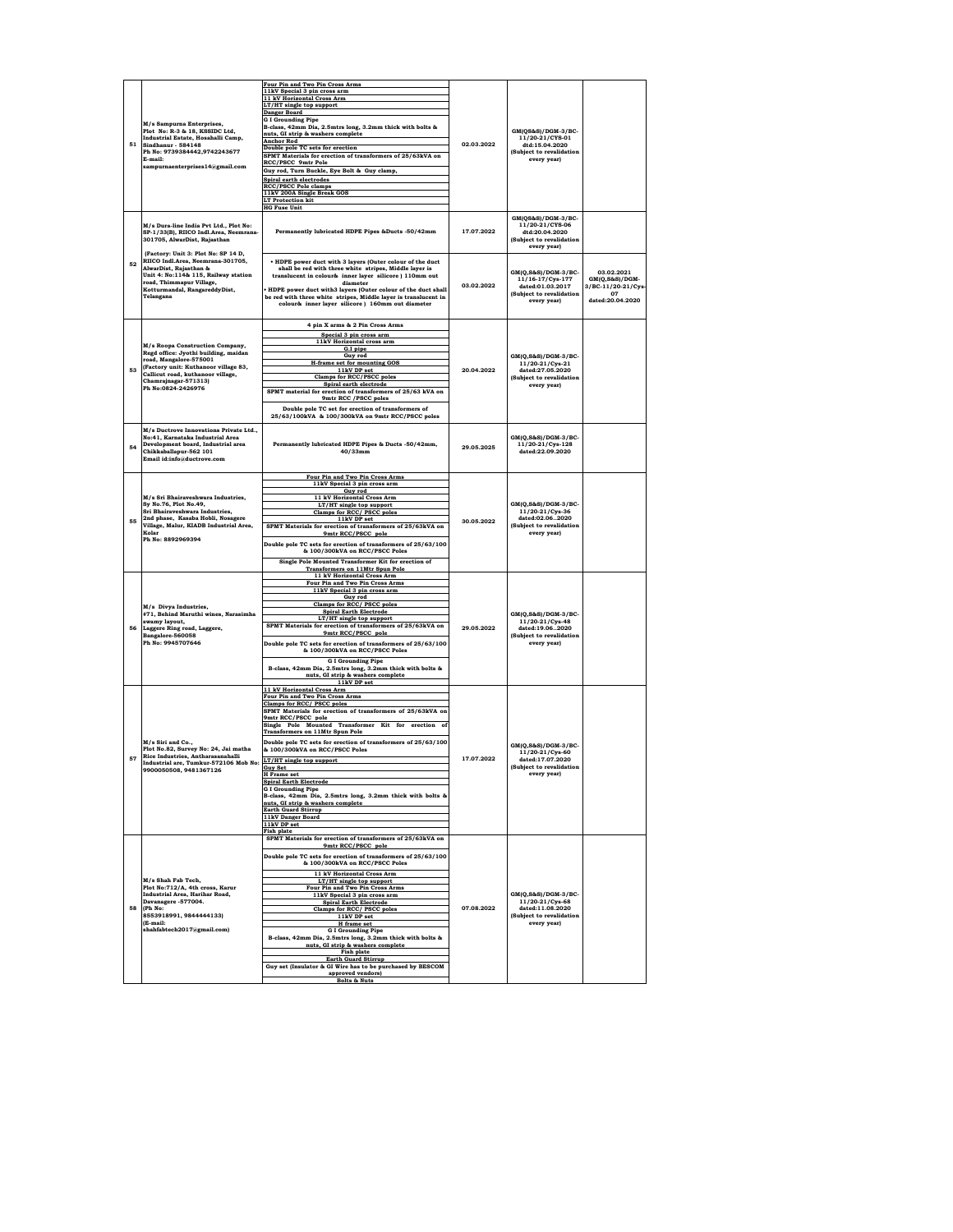|    |                                                                                                                                  | 11 kV Horizontal Cross Arm<br>Four Pin and Two Pin Cross Arms                                                              |            |                                                                              |  |
|----|----------------------------------------------------------------------------------------------------------------------------------|----------------------------------------------------------------------------------------------------------------------------|------------|------------------------------------------------------------------------------|--|
|    |                                                                                                                                  | 11kV Special 3 pin cross arm<br>Guy rod, Guy clamp, Eye Bolt, Turn Buckle<br>Clamps for RCC/ PSCC poles                    |            |                                                                              |  |
|    | M/s SSK Engineering & Fabrication                                                                                                | <b>Spiral Earth Electrode</b><br>LT/HT single top support                                                                  |            |                                                                              |  |
|    | Works.<br>Survey No: 6/5, Rattihalli - Byadagi<br>Road, Makari, Hirekerur(Tq.),<br>Haveri(Dist).<br>Ph No: 9902750376/9900350068 | SPMT Materials for erection of transformers of 25/63kVA on<br>9mtr RCC/PSCC pole                                           |            | $GM(Q, S\&S)/DGM-3/BC$<br>11/20-21/Cys-72                                    |  |
| 59 |                                                                                                                                  | Double pole TC sets for erection of transformers of 25/63/100<br>& 100/300kVA on RCC/PSCC Poles                            | 29.05.2022 | dated:12.08.2020<br>(Subject to revalidation<br>every year)                  |  |
|    |                                                                                                                                  | 11kV & 1.1kV GI Pins<br><b>G I Grounding Pipe</b><br>B-class, 42mm Dia, 2.5mtrs long, 3.2mm thick with bolts &             |            |                                                                              |  |
|    |                                                                                                                                  | nuts, GI strip & washers complete<br>Fish plate                                                                            |            |                                                                              |  |
|    |                                                                                                                                  | <b>Earth Guard Stirrup</b><br>11kV DP set                                                                                  |            |                                                                              |  |
|    |                                                                                                                                  | PG clamps<br>11kV Special three pin cross arm                                                                              |            |                                                                              |  |
|    |                                                                                                                                  | Four and Two pin cross arms<br>11kV Horizontal cross arm<br>LT & HT single top support                                     |            |                                                                              |  |
|    |                                                                                                                                  | Guy set (Insulator & GI wire has to be purchased by BESCOM<br>approved Vendors                                             |            |                                                                              |  |
|    | M/s Kronax Engineering & Pressure<br>Vessels LLP, No.823/1A, 823/1B, Near                                                        | <b>Spiral Earth Electrode</b><br><b>G I Grouding Pipe</b><br>B-class, 42mm Dia, 2.5mtrs long, 3.2mm thick                  |            | GM(QS&S)/DGM-3/BC-                                                           |  |
| 60 | Kodikonda checkpost, kodur Village,<br>Chillamathur, Anantapur District,<br>Andhra Pradesh(AP)                                   | <b>Spacer for DTC wiring</b><br>Danger Board                                                                               | 17.08.2022 | 11/20-21/CYS-93<br>dtd:18.08.2020                                            |  |
|    | Contact No: +91 9980568975<br>Email: info@kronax.in                                                                              | <b>Earth Guard Stirrup</b><br>11kV DP set<br>Single Pole Mounted Transformer Kit for erection of                           |            | (Subject to revalidation<br>every year)                                      |  |
|    |                                                                                                                                  | <b>Transformers on 11Mtr Spun Poles</b><br>Double Pole TC sets for erection of transformers of                             |            |                                                                              |  |
|    |                                                                                                                                  | 25/63/100kVA & 100/300kVA on RCC/PSCC 9Mtr pole<br>SPMT Materials for erection of transformer on 25/63kVA on               |            |                                                                              |  |
|    |                                                                                                                                  | 9mtr RCC/PSCC pole<br><b>H</b> Frame for mounting GOS                                                                      |            |                                                                              |  |
|    |                                                                                                                                  | RCC/PSCC pole clamps<br>SPMT Materials for erection of transformers of 25/63kVA on                                         |            |                                                                              |  |
|    |                                                                                                                                  | 9mtr RCC/PSCC pole<br>Double pole TC sets for erection of transformers of 25/63/100                                        |            |                                                                              |  |
|    |                                                                                                                                  | & 100/300kVA on RCC/PSCC Poles<br>11 kV Horizontal Cross Arm                                                               |            |                                                                              |  |
|    |                                                                                                                                  | LT/HT single top support<br>Four Pin and Two Pin Cross Arms                                                                |            |                                                                              |  |
|    | M/s SGP Industries, Madapatna, Near<br>Vinayaka Engg Works, Harragadde post,<br>Jigani Hobli, Anekal Taluk, Bangalore -          | Clamps for RCC/PSCC poles<br>11kV DP set<br>PG clamps & Lugs                                                               |            | GM(QS&S)/DGM-3/BC-                                                           |  |
| 61 | 560105 (E-mail:<br>sgp_indl@rediffmail.com)                                                                                      | <b>G I Grounding Pipe</b><br>B-class, 42mm Dia, 2.5mtrs long, 3.2mm thick with bolts &                                     | 20.08.2022 | 11/20-21/CYS-95<br>dtd:24.08.2020<br>(Subject to revalidation<br>every year) |  |
|    | (PH. No: 9591075579, 8050777535,<br>.<br>8951892319).                                                                            | nuts, GI Pipe/strip & washers complete<br><b>H</b> Frame set                                                               |            |                                                                              |  |
|    |                                                                                                                                  | Fish plate<br><b>Earth Guard Stirrup</b>                                                                                   |            |                                                                              |  |
|    |                                                                                                                                  | 11kV Danger Board<br><b>Alkathine</b> tubes<br><b>Anticlimbing Device</b>                                                  |            |                                                                              |  |
|    |                                                                                                                                  | Guy set (Insulator & GI Wire has to be purchased by BESCOM<br>approved vendors)                                            |            |                                                                              |  |
|    | M/s RGV Enterprises.<br>No:2, 3, Sri Lakshmi Venkataramana                                                                       | Single Pole Mounted Transformer Kit for erection of<br><b>Transformers on 11Mtr Spun Pole</b><br>11kV Horizontal cross arm | 04.09.2022 |                                                                              |  |
|    |                                                                                                                                  | LT/HT single top support<br>Four Pin and Two Pin Cross Arms                                                                |            |                                                                              |  |
|    |                                                                                                                                  | Clamps for RCC/PSCC poles<br><b>G I Grounding Pipe</b>                                                                     |            |                                                                              |  |
|    |                                                                                                                                  | B-class, 42mm Dia, 2.5mtrs long, 3.2mm thick with bolts &<br>nuts, GI Pipe/strip & washers complete                        |            | GM(QS&S)/DGM-3/BC-                                                           |  |
| 62 | Layout,<br>Behind Basavanahalli Railway station,<br>Nelamangala-562123, Bangalore.                                               | 11kV DP set<br><b>Guy Rod</b><br>11kV Special three pin cross arm                                                          |            | 11/20-21/CYS-108<br>dtd:05.09.2020                                           |  |
|    | Phone No: 9591442150, 9449563179,<br>9945293959                                                                                  | Single Pole Mounted Transformer Kit for erection of<br><b>Transformers on 11Mtr Spun Pole</b>                              |            | (Subject to revalidation<br>every year)                                      |  |
|    |                                                                                                                                  | Double Pole TC sets for erection of transformers of<br>25/63/100kVA & 100/300kVA on RCC/PSCC 9Mtr pole                     |            |                                                                              |  |
|    |                                                                                                                                  | SPMT Materials for erection of transformer on 25/63kVA on<br>9mtr RCC/PSCC pole<br><b>PG</b> clamps                        |            |                                                                              |  |
|    | M/s Malu Wires.                                                                                                                  | <b>Spiral Earth Electrode</b><br>8 SWG GI Wire                                                                             |            |                                                                              |  |
| 63 | Sy No. 247, Village Kadnur Hobli<br>Madhure Tq Doddaballapura Dist,<br>Bangalore North-561 204                                   |                                                                                                                            | 04.09.2022 | GM(QS&S)/DGM-3/BC-<br>11/20-21/CYS-104<br>dtd:05.09.2020                     |  |
|    | Ph No:080-22266768<br>E-mail:maluwires@gmail.com                                                                                 | 7/10 Guy Wire                                                                                                              |            | (Subject to revalidation<br>every year)                                      |  |
|    |                                                                                                                                  | Guy rod, Guy clamp, Eye Bolt, Turn buckle                                                                                  |            |                                                                              |  |
|    |                                                                                                                                  | Four Pin and Two Pin Cross Arms                                                                                            |            |                                                                              |  |
|    |                                                                                                                                  |                                                                                                                            |            |                                                                              |  |
|    |                                                                                                                                  | 11kV Special three pin cross arm                                                                                           |            |                                                                              |  |
|    |                                                                                                                                  | 1.1kV & 11kV GI pin<br><b>GI Grounding Pine</b>                                                                            |            | GM(QS&S)/DGM-3/BC-                                                           |  |
|    |                                                                                                                                  | B-class, 42mm Dia, 2.5mtrs long, 3.2mm thick with bolts &<br>nuts, GI Pipe/strip & washers complete                        | 05.09.2022 | 11/20-21/CYS-113<br>dtd:07.09.2020<br>(Subject to revalidation               |  |
|    |                                                                                                                                  | <b>Earth Guard stirrup</b>                                                                                                 |            | every year)                                                                  |  |
|    |                                                                                                                                  | <b>Spiral Earth Electrode</b><br>LT & HT single top support                                                                |            |                                                                              |  |
|    | M/s Asian Fab Tec Limited,                                                                                                       | Clamps for RCC/PSCC poles                                                                                                  |            |                                                                              |  |
|    | Plot No.15, II phase, Peenya Industrial<br>Area,                                                                                 | 11kV Horizontal cross arm                                                                                                  |            |                                                                              |  |
| 64 | Bangalore - 58<br>Ph No. 9945239701,<br>23720304.23724704                                                                        | <b>Spacer for DTC wiring</b>                                                                                               |            |                                                                              |  |
|    | E-mail: asianfabtec@gmail.com                                                                                                    | SPMT Materials for erection of transformer on 25/63kVA on<br>9mtr RCC/PSCC pole                                            |            |                                                                              |  |
|    |                                                                                                                                  | Double Pole TC sets for erection of transformers of<br>25/63/100kVA & 100/300kVA on RCC/PSCC 9Mtr pole                     |            |                                                                              |  |
|    |                                                                                                                                  | H - frame set for fixing GOS for DP structure                                                                              |            |                                                                              |  |
|    |                                                                                                                                  | 11kV DP set<br>3 GOS and 1 GOS Frame set for Spun pole with & without                                                      |            |                                                                              |  |
|    |                                                                                                                                  | transformers seating<br>Prefabricated Platform for erection of 250kVA Transformer on                                       | 01.12.2021 | GM(QS&S)/DGM-3/BC-<br>11/20-21/CYS-180<br>dtd:02.12.2020                     |  |
|    |                                                                                                                                  | 11 mtr Spun Pole structure<br><b>Aluminium Lugs/Copper Lugs</b>                                                            |            |                                                                              |  |
|    |                                                                                                                                  | G.I.Flat                                                                                                                   |            |                                                                              |  |
|    |                                                                                                                                  | G.I.Pipe B-class as per IS-1239                                                                                            |            |                                                                              |  |
|    |                                                                                                                                  | Danger Board<br><b>PG</b> clamps                                                                                           |            |                                                                              |  |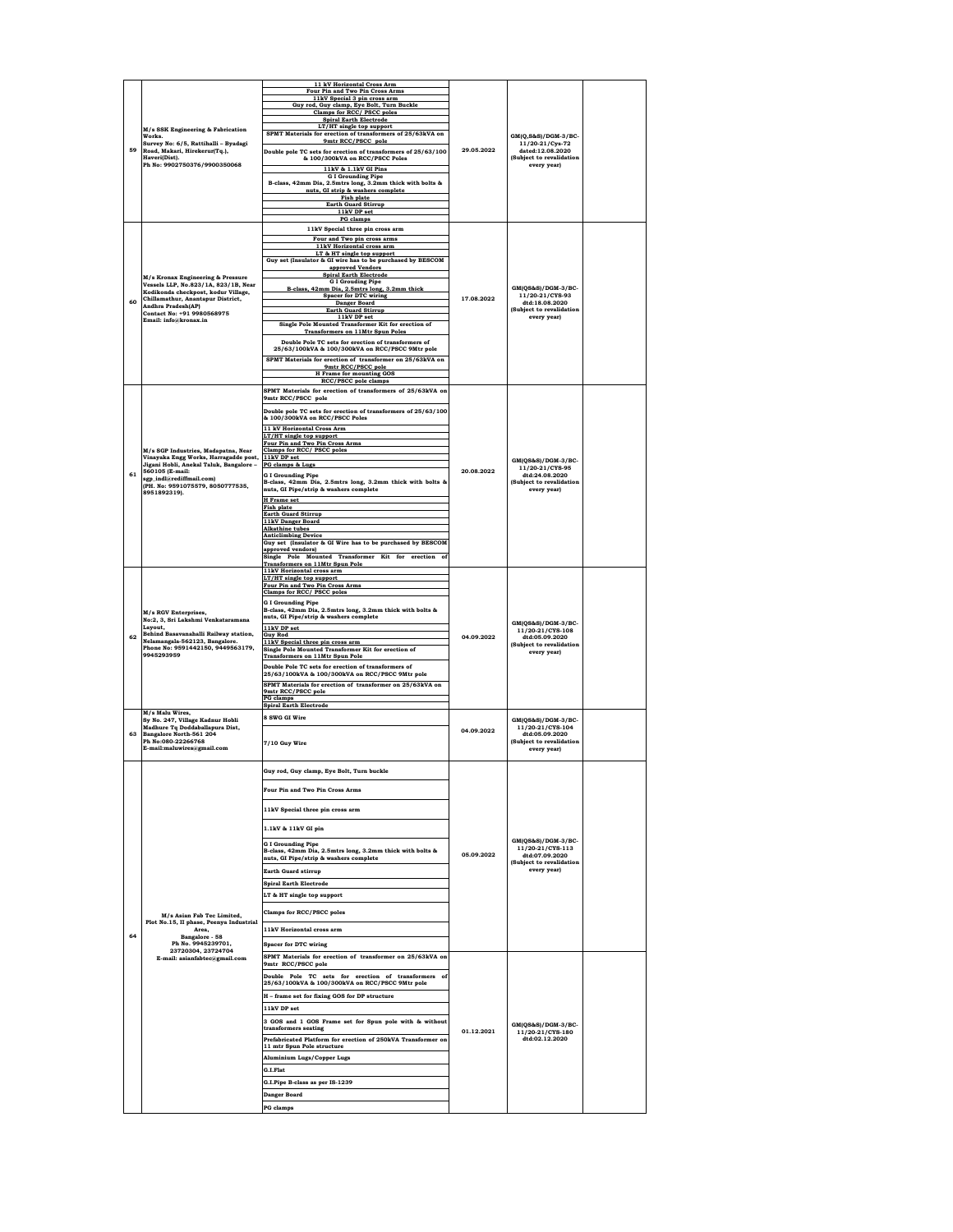|    |                                                                                                                                                                                                                               | 11kV Horizontal cross arm                                                                            |            |                                                         |                             |
|----|-------------------------------------------------------------------------------------------------------------------------------------------------------------------------------------------------------------------------------|------------------------------------------------------------------------------------------------------|------------|---------------------------------------------------------|-----------------------------|
|    |                                                                                                                                                                                                                               |                                                                                                      |            |                                                         |                             |
|    |                                                                                                                                                                                                                               | Four and Two pin cross arms                                                                          |            |                                                         |                             |
|    |                                                                                                                                                                                                                               | 11kV Special three pin cross arm                                                                     |            |                                                         |                             |
|    |                                                                                                                                                                                                                               | <b>Clamps for RCC/ PSCC poles</b>                                                                    |            |                                                         |                             |
|    |                                                                                                                                                                                                                               | Double Pole TC sets for erection of transformers of                                                  |            |                                                         |                             |
|    |                                                                                                                                                                                                                               | 25/63/100kVA & 100/300kVA on RCC/PSCC 9Mtr pole                                                      |            |                                                         |                             |
|    |                                                                                                                                                                                                                               | SPMT Materials for erection of transformer on 25/63kVA on                                            |            |                                                         |                             |
|    |                                                                                                                                                                                                                               | 9mtr RCC/PSCC pole                                                                                   |            |                                                         |                             |
|    | M/s Sahara Industries.                                                                                                                                                                                                        | Single Pole Mounted Transformer Kit for erection of                                                  |            |                                                         |                             |
|    | 945.946.947.948/3.5.6. Ground Floor.                                                                                                                                                                                          | <b>Transformers on 11Mtr Spun Poles</b>                                                              |            | GM(QS&S)/DGM-3/BC-<br>11/20-21/CYS-114                  |                             |
| 65 | Opp Vani College, Hiriyur, Chitradurga,<br>Karnataka                                                                                                                                                                          | LT & HT single top support                                                                           | 05.09.2022 | dtd:07.09.2020                                          |                             |
|    | Ph No: 9845383726                                                                                                                                                                                                             |                                                                                                      |            | (Subject to revalidation                                |                             |
|    |                                                                                                                                                                                                                               | <b>Guy Rod</b>                                                                                       |            | every year)                                             |                             |
|    |                                                                                                                                                                                                                               | <b>H</b> Frame set                                                                                   |            |                                                         |                             |
|    |                                                                                                                                                                                                                               | <b>Fish plate</b>                                                                                    |            |                                                         |                             |
|    |                                                                                                                                                                                                                               | <b>Earth Guard Stirrup</b>                                                                           |            |                                                         |                             |
|    |                                                                                                                                                                                                                               | <b>Spiral Earth Electrode</b>                                                                        |            |                                                         |                             |
|    |                                                                                                                                                                                                                               | <b>G I Grounding Pipe</b>                                                                            |            |                                                         |                             |
|    |                                                                                                                                                                                                                               | B-class, 42mm Dia, 2.5mtrs long, 3.2mm thick with bolts &                                            |            |                                                         |                             |
|    |                                                                                                                                                                                                                               | nuts, GI strip & washers complete                                                                    |            |                                                         |                             |
|    |                                                                                                                                                                                                                               | <b>11kV Danger Board</b>                                                                             |            |                                                         |                             |
|    |                                                                                                                                                                                                                               | 11kV DP set                                                                                          |            |                                                         |                             |
|    |                                                                                                                                                                                                                               | Four Pin and Two Pin Cross Arms                                                                      |            |                                                         |                             |
|    |                                                                                                                                                                                                                               | LT/HT single top support                                                                             |            |                                                         |                             |
|    |                                                                                                                                                                                                                               | Clamps for RCC/PSCC poles<br>11 kV Horizontal Cross Arm                                              |            |                                                         |                             |
|    |                                                                                                                                                                                                                               | 11kV Special three pin cross arm                                                                     |            |                                                         |                             |
|    |                                                                                                                                                                                                                               | SPMT Materials for erection of transformers of 25/63kVA on                                           |            |                                                         |                             |
|    |                                                                                                                                                                                                                               | 9mtr RCC/PSCC pole                                                                                   |            |                                                         |                             |
|    | M/s Srinivasa Concrete Products,<br>Jagalur Road, Alur Village, Davangere.                                                                                                                                                    | Double pole TC sets for erection of transformers of 25/63/100<br>& 100/300kVA on RCC/PSCC Poles      |            | GM(QS&S)/DGM-3/BC-                                      |                             |
| 66 | (Ph No: 9448213045, 8553502125)                                                                                                                                                                                               | Single Pole Mounted Transformer Kit for erection of                                                  | 05.09.2022 | 11/20-21/CYS-119<br>dtd:10.09.2020                      |                             |
|    | (E-mail:<br>SriSrinivasaelectricals16@gmail.com)                                                                                                                                                                              | <b>Transformers on 11Mtr Spun Pole</b>                                                               |            | (Subject to revalidation                                |                             |
|    |                                                                                                                                                                                                                               | <b>G I Grounding Pipe</b><br>B-class, 42mm Dia, 2.5mtrs long, 3.2mm thick with bolts &               |            | every year)                                             |                             |
|    |                                                                                                                                                                                                                               | nuts, GI strip & washers complete                                                                    |            |                                                         |                             |
|    |                                                                                                                                                                                                                               | <b>Guy Rod</b><br><b>Earth Guard Stirrup</b>                                                         |            |                                                         |                             |
|    |                                                                                                                                                                                                                               | <b>Spiral Earth Electrode</b>                                                                        |            |                                                         |                             |
|    |                                                                                                                                                                                                                               | Guy set (Insulator & GI Wire has to be purchased by BESCOM<br>approved vendors)                      |            |                                                         |                             |
|    |                                                                                                                                                                                                                               | H - frame set for mounting GOS frame                                                                 |            |                                                         |                             |
|    |                                                                                                                                                                                                                               | 11kV DP set                                                                                          |            |                                                         |                             |
|    |                                                                                                                                                                                                                               | Double Pole TC sets for erection of transformers of                                                  |            |                                                         |                             |
|    |                                                                                                                                                                                                                               | 25/63/100kVA & 100/300kVA on RCC/PSCC 9Mtr pole                                                      |            |                                                         |                             |
|    | Sri Ganapathi Industries,<br>Sri Ganapathi, No:42, Venkata Reddy<br>Layout, Doddakallasandra (Behind<br>Syndicate Bank), Kanakapura Main<br>Road, Bangalore - 560062<br>Ph No: 080-65679858/59<br>E-mail: sgindfour@gmail.com | <b>G I Grounding Pipe</b><br>B-class, 42mm Dia, 2.5mtrs long, 3.2mm thick with bolts &               |            |                                                         |                             |
|    |                                                                                                                                                                                                                               | nuts, GI strip & washers complete                                                                    |            |                                                         |                             |
|    |                                                                                                                                                                                                                               | 11kV DP set                                                                                          |            |                                                         |                             |
|    |                                                                                                                                                                                                                               | SPMT Materials for erection of transformer on 25/63kVA on<br>9mtr RCC/PSCC pole                      |            | GM(QS&S)/DGM-3/BC-                                      |                             |
| 67 |                                                                                                                                                                                                                               | Single Pole Mounted Transformer Kit for erection of                                                  | 05.09.2022 | 11/20-21/CYS-123<br>dtd:15.09.2020                      |                             |
|    |                                                                                                                                                                                                                               | <b>Transformers on 11Mtr Spun Poles</b><br>Clamps for RCC/ PSCC poles                                |            | (Subject to revalidation                                |                             |
|    |                                                                                                                                                                                                                               | 11kV Horizontal cross arm                                                                            |            | every year)                                             |                             |
|    |                                                                                                                                                                                                                               | LT & HT single top support<br>Four and Two pin cross arms                                            |            |                                                         |                             |
|    |                                                                                                                                                                                                                               | 11kV Special three pin cross arm                                                                     |            |                                                         |                             |
|    |                                                                                                                                                                                                                               | <b>Fish Plate</b><br><b>Guv Rod</b>                                                                  |            |                                                         |                             |
|    |                                                                                                                                                                                                                               | <b>Spiral Earth Electrode</b>                                                                        |            |                                                         |                             |
|    |                                                                                                                                                                                                                               | <b>H</b> Frame for mounting GOS<br>11kV 200A Single Break GOS                                        |            |                                                         |                             |
|    |                                                                                                                                                                                                                               |                                                                                                      |            |                                                         |                             |
|    |                                                                                                                                                                                                                               | <b>High Density Polyethylene (HDPE)</b>                                                              |            |                                                         | 16.05.2021<br>GM(QS&S)/DGM- |
|    |                                                                                                                                                                                                                               | Pipes: PE 80 PN 6 DN 63 to 160mm                                                                     | 16.05.2021 |                                                         | 3/BC-11/20-21/CYS-          |
|    | M/s Mangalam Pipes Pvt Ltd., Plot                                                                                                                                                                                             |                                                                                                      |            | GM(QS&S)/DGM-3/BC-<br>11/18-19/CYS-87<br>dtd:03.08.2018 |                             |
|    |                                                                                                                                                                                                                               |                                                                                                      |            |                                                         | 133 dtd:30.09.2020          |
| 68 | No:241-C, 1st stage, Sompura Industrial<br>Area, Nidavanda Village, Hobli -                                                                                                                                                   |                                                                                                      |            |                                                         |                             |
|    | Sompura, Nelamangala Taluk, Banglaore                                                                                                                                                                                         |                                                                                                      |            | (Subject to revalidation                                |                             |
|    | (Email - mangalampipes@gmail.com)                                                                                                                                                                                             | <b>High Density Polyethylene (HDPE)</b>                                                              | 31.01.2023 | every year)                                             | 25.09.2021<br>GM(QS&S)/DGM- |
|    |                                                                                                                                                                                                                               | Pipes: PE 80 PN 6 DN 180 to 250mm                                                                    |            |                                                         | 3/BC-11/20-21/CYS-          |
|    |                                                                                                                                                                                                                               |                                                                                                      |            |                                                         | 133 dtd:30.09.2020          |
|    |                                                                                                                                                                                                                               | Single Pole Mounted Transformer Kit for erection of                                                  |            |                                                         |                             |
|    |                                                                                                                                                                                                                               | <b>Transformers on 11Mtr Spun Pole</b><br>SPMT Materials for erection of transformers of 25/63kVA on |            |                                                         |                             |
|    |                                                                                                                                                                                                                               | 9mtr RCC/PSCC pole                                                                                   |            |                                                         |                             |
|    |                                                                                                                                                                                                                               | Double pole TC sets for erection of transformers of 25/63/100<br>& 100/300kVA on RCC/PSCC Poles      |            |                                                         |                             |
|    |                                                                                                                                                                                                                               | 11kV DP set                                                                                          |            |                                                         |                             |
|    |                                                                                                                                                                                                                               |                                                                                                      |            |                                                         |                             |
|    |                                                                                                                                                                                                                               | 11 kV Horizontal Cross Arm                                                                           |            |                                                         |                             |
|    |                                                                                                                                                                                                                               | 4 Pin and 2 Pin Cross Arms                                                                           |            |                                                         |                             |
|    |                                                                                                                                                                                                                               | 11 kV Horizontal Cross Arm                                                                           |            |                                                         |                             |
|    |                                                                                                                                                                                                                               |                                                                                                      |            |                                                         |                             |
|    |                                                                                                                                                                                                                               | Clamps for RCC/ PSCC poles                                                                           |            |                                                         |                             |
|    |                                                                                                                                                                                                                               | <b>Spiral Earth Electrode</b>                                                                        |            |                                                         |                             |
|    |                                                                                                                                                                                                                               |                                                                                                      |            |                                                         |                             |
|    |                                                                                                                                                                                                                               | LT/HT single top support                                                                             |            |                                                         |                             |
|    | M/s Gautamesh Industries, 8B, 3rd                                                                                                                                                                                             | 11kV Special 3 pin cross arm                                                                         |            | GM(QS&S)/DGM-3/BC-                                      |                             |
|    | Cross, Magadi Main Raod, Manjunatha                                                                                                                                                                                           | <b>Earth Guard Stirrup</b>                                                                           | 13.10.2022 | 11/20-21/CYS-136 dtd:                                   |                             |
| 69 | Industrial Area, Mahadeshwaranagar,<br>Bangalore-560 091 (Ph No: 080-                                                                                                                                                         | <b>G I Grounding Pipe</b>                                                                            |            | 13.10.2020<br>(Subject to revalidation                  |                             |
|    | 23486963)                                                                                                                                                                                                                     | B-class, 42mm Dia, 2.5mtrs long, 3.2mm thick with bolts &                                            |            | every year)                                             |                             |
|    |                                                                                                                                                                                                                               | nuts, GI strip & washers complete                                                                    |            |                                                         |                             |
|    |                                                                                                                                                                                                                               | Guy set (Insulator & GI Wire has to be purchased by BESCOM<br>approved vendors)                      |            |                                                         |                             |
|    |                                                                                                                                                                                                                               |                                                                                                      |            |                                                         |                             |
|    |                                                                                                                                                                                                                               | Strain Clamps for 70/90 kN Disc Insulator                                                            |            |                                                         |                             |
|    |                                                                                                                                                                                                                               | <b>PG</b> clamps                                                                                     |            |                                                         |                             |
|    |                                                                                                                                                                                                                               | 11kV 200A Single Break GOS                                                                           |            |                                                         |                             |
|    |                                                                                                                                                                                                                               |                                                                                                      |            |                                                         |                             |
|    |                                                                                                                                                                                                                               | 11kV 400A Double Break GOS                                                                           |            |                                                         |                             |
|    |                                                                                                                                                                                                                               | 11kV HG Fuse Unit                                                                                    |            |                                                         |                             |
|    |                                                                                                                                                                                                                               | 11kV Danger Board                                                                                    |            |                                                         |                             |
|    |                                                                                                                                                                                                                               | <b>Fish plate</b>                                                                                    |            |                                                         |                             |
|    |                                                                                                                                                                                                                               |                                                                                                      |            |                                                         |                             |
|    |                                                                                                                                                                                                                               | <b>Spacers for DTC Wiring</b>                                                                        |            |                                                         |                             |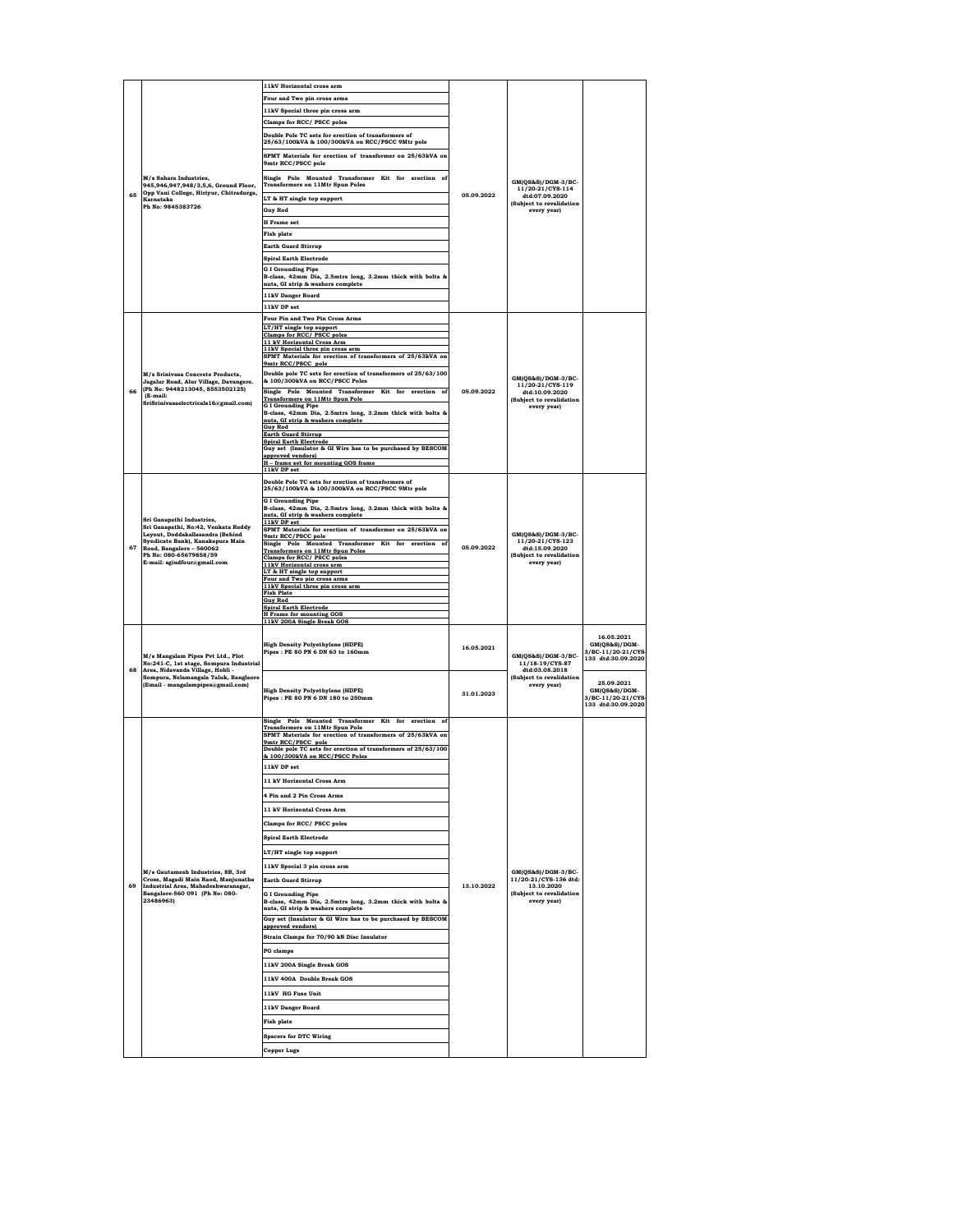| 70 | M/s R. G. Enterprises, No:146, 8th<br>Main Road, Krishnaiah Layout,<br>Bangalore - 560061<br>(PH No: 9980387058)                             | <b>Earth Guard Stirrup</b><br><b>G I Grounding Pipe</b><br>B-class, 42mm Dia, 2.5mtrs long, 3.2mm thick with bolts &<br>nuts, GI strip & washers complete<br>Single Pole Mounted Transformer Kit for erection of<br><b>Transformers on 11Mtr Spun Pole</b><br>11kV DP set<br>Four Pin and Two Pin Cross Arms<br>Clamps for RCC/ PSCC poles<br>SPMT Materials for erection of transformers of 25/63kVA on<br>9mtr RCC/PSCC pole<br>Double pole TC sets for erection of transformers of 25/63/100<br>& 100/300kVA on RCC/PSCC Poles<br>11 kV Horizontal Cross Arm<br>LT/HT single top support<br>11kV Special 3 pin cross arm<br><b>PG</b> clamps<br>11kV & 1.1kV GI Pins<br><b>Spiral Earth Electrode</b><br><b>Bolts &amp; Nuts</b>                                                                                                                                                                                                                        | 12.10.2022 | GM(QS&S)/DGM-3/BC-<br>11/20-21/CYS-137<br>dtd:14.10.2020<br>(Subject to revalidation<br>every year) |  |
|----|----------------------------------------------------------------------------------------------------------------------------------------------|------------------------------------------------------------------------------------------------------------------------------------------------------------------------------------------------------------------------------------------------------------------------------------------------------------------------------------------------------------------------------------------------------------------------------------------------------------------------------------------------------------------------------------------------------------------------------------------------------------------------------------------------------------------------------------------------------------------------------------------------------------------------------------------------------------------------------------------------------------------------------------------------------------------------------------------------------------|------------|-----------------------------------------------------------------------------------------------------|--|
| 71 | M/s Electro Control Equipments,<br>block, Rajajinagar, Bangalore - 560010.<br>Ph No:9845872345                                               | 11 kV Horizontal Cross Arm<br>LT/HT single top support<br>Four Pin and Two Pin Cross Arms<br><b>Clamps for PSCC poles</b><br>11kV Special 3 pin cross arm<br>11kV DP set<br><b>H-Frame set for mounting GOS</b><br>#5Y, 16th Main Road, Yeddlurdinne, 3rd Guy rod, Guy clamp, Eye Bolt, Turn Buckle<br>SPMT Materials for erection of transformers of 25/63kVA on<br>9mtr PSCC pole<br>Double pole TC sets for erection of transformers of 25/63/100<br>& 100/300kVA on PSCC Poles<br><b>G I Grounding Pipe</b><br>B-class, 42mm Dia, 2.5mtrs long, 3.2mm thick with bolts &<br>nuts, GI strip & washers complete<br>Single Pole Mounted Transformer Kit for erection of<br><b>Transformers on 11Mtr Spun Pole</b><br><b>Spiral Earth Electrode</b>                                                                                                                                                                                                        | 28.10.2022 | GM(QS&S)/DGM-3/BC-<br>11/20-21/CYS-147<br>dtd:28.10.2020<br>(Subject to revalidation<br>every year) |  |
| 72 | M/s Sai Shankara Enterprises,<br>#432/1, Behind Govt Primary School,<br>Peenya 1st stage, Bangalore-560 058.<br>Ph No:9448736230, 9886799605 | 11 kV Horizontal Cross Arm<br>LT/HT single top support<br>Four Pin and Two Pin Cross Arms<br><b>Clamps for PSCC poles</b><br>11kV Special 3 pin cross arm<br>11kV DP set<br><b>H-Frame set</b><br>Guy rod, Guy clamp, Eye Bolt, Turn Buckle<br>SPMT Materials for erection of transformers of 25/63kVA on<br>9mtr PSCC 300kg WL pole<br>Double pole TC sets for erection of transformers of 25/63/100<br>& 100/300kVA on PSCC 300kg WL Pole<br><b>G I Grounding Pipe</b><br>B-class, 42mm Dia, 2.5mtrs long, 3.2mm thick with bolts &<br>nuts, GI strip & washers complete<br>Single Pole Mounted Transformer Kit for erection of<br><b>Transformers on 11Mtr Spun Pole</b>                                                                                                                                                                                                                                                                                | 28.10.2022 | GM(QS&S)/DGM-3/BC-<br>11/20-21/CYS-148<br>dtd:28.10.2020<br>(Subject to revalidation<br>every year) |  |
| 73 | M/s Aerial Power Transmission.<br>Plot No:45P, KIADB, Hirehalli Indl.Area,<br>Tumkur-572168<br>Email: aerialpowertransmission<br>@gmail.com  | 11kV Special three pin cross arm<br>11kV Horizontal cross arm<br>Guy set (Insulator & GI wire has to be purchased by BESCOM<br>approved Vendors<br><b>Earth Guard Stirrup</b><br><b>Spiral Earth Electrode</b><br><b>G I Grounding Pipe</b><br>B-class, 42mm Dia, 2.5mtrs long, 3.2mm thick with bolts &<br>nuts, GI strip & washers complete<br><b>Clamps for PSCC/RCC poles</b><br>Four and Two pin cross arms<br>Danger Board<br>LT & HT single top support<br>11kV DP set<br><b>H</b> Frame for mounting GOS<br>Single Pole Mounted Transformer Kit for erection of<br><b>Transformers on 11Mtr Spun Poles</b><br>Double Pole TC sets for erection of transformers of<br>63/<br>ากษน<br>0130<br>いしび<br>SPMT Materials for erection of transformer on 25/63kVA on<br>9mtr_RCC/PSCC pole<br><b>Fish plate</b><br>Pole clamp for HT/LT AB cable<br><b>Anticlimbing Device</b><br>11kV Spun Pole Structure Materials with Single & 3 GOS<br><b>Systems</b> | 04.11.2021 | GM(QS&S)/DGM-3/BC-<br>11/20-21/CYS-157<br>dtd:05.11.2020<br>(Subject to revalidation<br>every year) |  |
| 74 | M/s S. R. Engineers.,<br>No: 114/16, P.P.<br>Indusrial Estate, Deepanjalinagar,<br>Mysore Road.<br>Bangalore -560 026.<br>Ph No:9845313532   | 11kV Horizontal cross arm<br>2 Pin & 4 Pin cross Arm<br>Guy set (Insulator & GI wire has to be purchased by BESCOM<br>approved Vendors)<br>11kV Special 3 Pin Cross Arms,<br>LT & HT single top support<br>11kV DP set<br>RCC/ PSCC Poles Clamps<br>Double Pole TC sets for erection of transformers of<br>25/63/100kVA & 100/300kVA on RCC/PSCC 9Mtr pole<br>SPMT Materials for erection of transformer of 25/63kVA on<br>9mtr RCC/PSCC pole<br><b>Spiral Earth Electrode</b><br><b>PG</b> clamps<br><b>Earth Guard Stirrup</b><br><b>Anti Climbing Device</b><br><b>G I Grounding Pipe</b><br>B-class, 42mm Dia, 2.5mtrs long, 3.2mm thick with bolts &<br>nuts. GI strip & washers complete<br>H-frame set<br><b>Spacers for DTC Wiring</b><br><b>Alkathine Tubes (RYB)</b><br><b>Danger Board</b><br><b>Copper Lugs</b>                                                                                                                                | 10.11.2022 | GM(QS&S)/DGM-3/BC-<br>11/20-21/CYS-168<br>dtd:11.11.2020<br>(Subject to revalidation<br>every year) |  |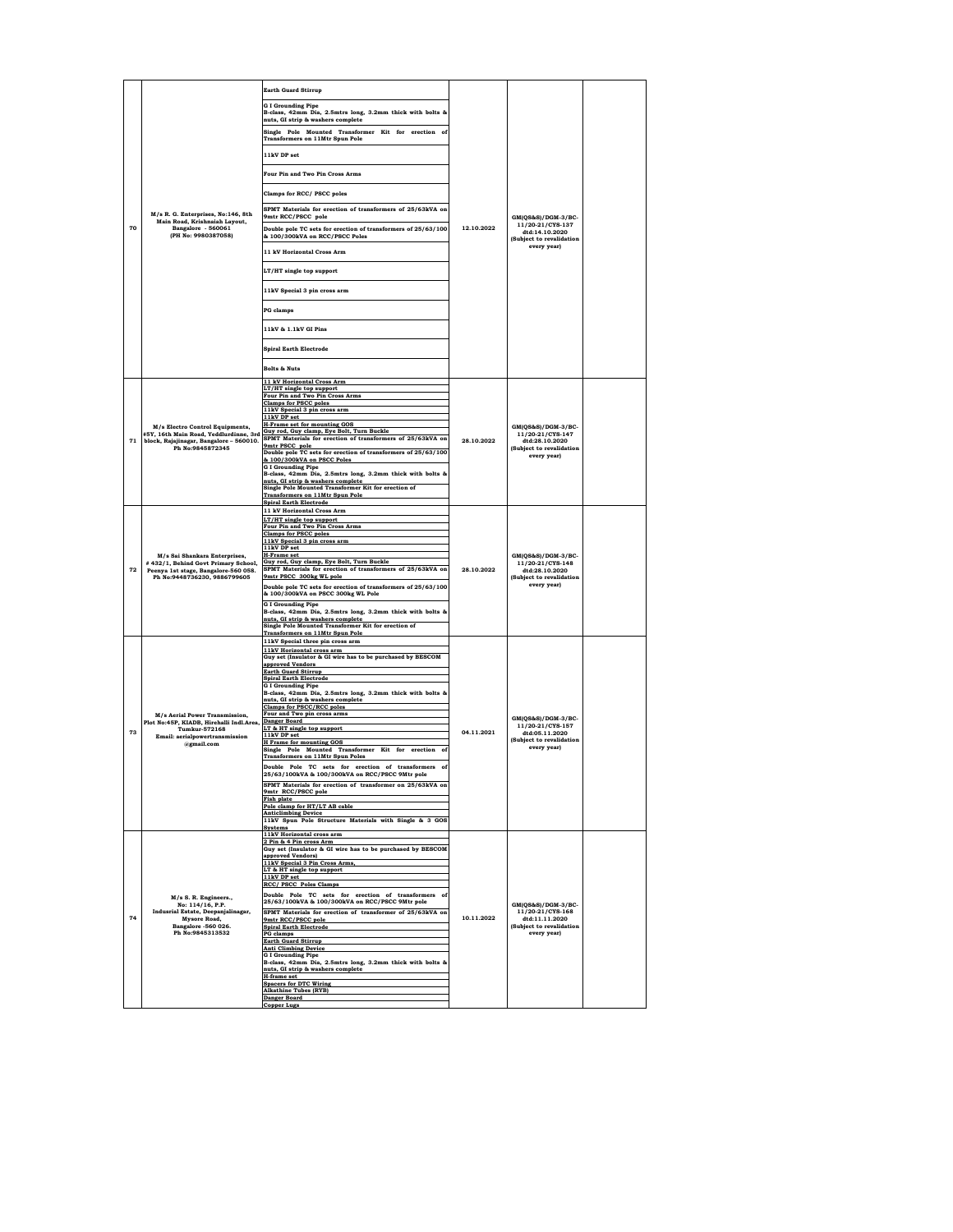| 75 | M/s Elite Engineering and<br>Constructions,<br>Do.No.71/2, Honnur Post, NH-4,<br>Malleshettyhalli, Davangere<br>(Ph No: 9886059290)<br>(E-mail: eliteinsulators@gmail.com)                                                                                                                     | 11kV Horizontal cross arm<br>LT & HT single top support<br>2 Pin & 4 Pin cross Arm<br>11kV Special 3 Pin Cross Arms<br>Single Pole Mounted Transformer Kit for erection of<br><b>Transformers on 11Mtr Spun Poles</b><br>SPMT Materials for erection of transformer on 25/63kVA on<br>9mtr RCC/PSCC pole<br>Guy set (Insulator & GI wire has to be purchased by BESCOM<br>approved Vendors)<br>G.I.Pipe B-class as per IS-1239<br><b>Alkathine Tubes</b><br>11kV DP set<br><b>Copper Lugs</b><br><b>PG Clamps</b><br><b>Clamps for PSCC/RCC poles</b><br><b>Eye Hook</b><br>H- frame set for fixing GOS<br><b>G I Grounding Pipe</b><br>B-class, 42mm Dia, 2.5mtrs long, 3.2mm thick with bolts &<br>nuts, GI strip & washers complete<br>Earthing Materials pipe type for grounding<br>Danger Board<br><b>Fish Plate</b><br><b>Spiral Earth Electrode</b><br><b>Universal Hook and Bolts &amp; Nuts</b><br>Tee - Connectors - KZ3 95<br>Pre - Insulated Lugs - CPTAU for 95 Sqmm<br>End Cap for 50/70 Sqmm<br>Double Pole TC sets for erection of transformers of<br>25/63/100kVA & 100/300kVA on RCC/PSCC 9Mtr pole<br>Eye Hook (Flat Type) for fixing clamps | 05.12.2021 | GM(QS&S)/DGM-3/BC-<br>11/20-21/CYS-181<br>dtd:07.12.2020 |  |
|----|------------------------------------------------------------------------------------------------------------------------------------------------------------------------------------------------------------------------------------------------------------------------------------------------|-----------------------------------------------------------------------------------------------------------------------------------------------------------------------------------------------------------------------------------------------------------------------------------------------------------------------------------------------------------------------------------------------------------------------------------------------------------------------------------------------------------------------------------------------------------------------------------------------------------------------------------------------------------------------------------------------------------------------------------------------------------------------------------------------------------------------------------------------------------------------------------------------------------------------------------------------------------------------------------------------------------------------------------------------------------------------------------------------------------------------------------------------------------------|------------|----------------------------------------------------------|--|
| 76 | M/s KGN Galvanizers and Fabricators,<br>No.9/4, Kachohalli, Dasanapura Hobli,<br><b>Bangalore North Taluk,</b><br>Bangalore - 560091<br>Ph No: 8123567020                                                                                                                                      | 11kV Horizontal cross arm<br>LT & HT single top support<br>2 Pin & 4 Pin cross Arm<br>11kV Special 3 Pin Cross Arms<br>RCC/PSCC pole clamp<br>11kV DP set<br>3 GOS structural Material for Spun Pole with transformer<br>seating<br>SPMT Materials for erection of transformer on 25/63kVA on<br>9mtr RCC/PSCC pole<br>Double Pole TC sets for erection of transformers of<br>25/63/100kVA & 100/300kVA on RCC/PSCC 9Mtr pole<br>E-mail:kgn.galvanizing786@gmail.com Single Pole Mounted Transformer Kit for erection of<br><b>Transformers on 11Mtr Spun Poles</b><br><b>G I Grounding Pipe</b><br>B-class, 42mm Dia, 2.5mtrs long, 3.2mm thick with bolts &<br>nuts, GI strip & washers complete<br><b>Spiral Earth Electrode</b><br><b>Earth Guard Stirrup</b><br><b>PG Clamp</b><br><b>Spacer for DTC wiring</b><br><b>Danger Board</b>                                                                                                                                                                                                                                                                                                                     | 05.12.2021 | GM(QS&S)/DGM-3/BC-<br>11/20-21/CYS-182<br>dtd:09.12.2020 |  |
| 77 | M/s Veekay Plast,<br>E-109, Bagur Industrial Area,<br>RIICO Extension, Phase -2,<br>Bagur-303007, Rajasthan<br>E-mail:info@veekayplast.in<br><b>Factory Unit:</b><br>Sy.No. 1360,1361/A,1361/E, Pitti<br>Lamination Lane, Village Nandigamma,<br>Kothur Mandal, RR Dist, Telangana -<br>509228 | HDPE/PLB Pipe 50/42mm<br>HDPE/PLB Pipe 40/33mm                                                                                                                                                                                                                                                                                                                                                                                                                                                                                                                                                                                                                                                                                                                                                                                                                                                                                                                                                                                                                                                                                                                  | 11.12.2021 | GM(OS&S)/DGM-3/BC-<br>11/20-21/CYS-185<br>dtd:11.12.2020 |  |
| 78 | M/s Siri Power<br>Plot No-82, Survey No:24, KIADB 2nd<br>phase, Antharasanahlli Industrial Area,<br>Tumkur - 572106<br>Ph No: 9448661653, 9900050508<br>E-mail: siripower1653@gmail.com                                                                                                        | Double pole TC set for erection of transformers of<br>25/63/100kVA & 100/300kVA on RCC/PSCC 9Mtr pole<br>11kV DP set<br>3 GOS and 1 GOS Frame set for Spun pole with & without<br>transformers seating<br>Single pole mounted transformer kit for erection of<br>transformers on 11Mtr Spun Pole<br>H - frame set for fixing GOS for DP structure<br><b>11kV Horizontal Cross Arms</b><br>LT & HT Single top support<br><b>Spiral Earth Electrode</b><br>Guy set (Insulator & GI wire has to be purchased by BESCOM<br>approved Vendors)<br>11kV Special 3 Pin Cross Arms<br><b>Clamps for PSCC/RCC poles</b><br><b>Fish plate</b><br><b>G I Grounding Pipe</b><br>B-class, 42mm Dia, 2.5mtrs long, 3.2mm thick with bolts &<br>nuts, GI strip & washers complete<br>2 Pin & 4 Pin cross Arm<br><b>PG</b> clamps<br><b>Danger Board</b><br>SPMT Materials for erection of transformer on 25/63kVA on                                                                                                                                                                                                                                                            | 17.12.2021 | GM(OS&S)/DGM-3/BC-<br>11/20-21/CYS-189<br>dtd:17.12.2020 |  |
| 79 | M/s Sree Krishna Hot Dip Galvanizers,<br>No.07, Chinnagiriyappa Industrial<br>Estate, Vishwaneedam Post Andrahalli,<br>Bangalore - 560091.<br>Ph No: 9686975757                                                                                                                                | 9mtr RCC/PSCC pole<br><b>11kV Horizontal Cross Arm</b><br>LT & HT single top support<br>2 Pin & 4 Pin cross Arm<br><b>Clamps for PSCC/RCC poles</b><br>11kV. Special 3 pin Cro<br><b>G I Grounding Pipe</b><br>B-class, 42mm Dia, 2.5mtrs long, 3.2mm thick with bolts &<br>nuts, GI strip & washers complete<br><b>Guy Rod</b><br>Single Pole Mounted Transformer Kit for erection of<br><b>Transformers on 11Mtr Spun Poles</b><br>SPMT Materials for erection of transformer on 25/63kVA on<br>9mtr_RCC/PSCC_pole<br>Double Pole TC sets for erection of transformers of<br>25/63/100kVA & 100/300kVA on RCC/PSCC 9Mtr pole<br><b>PG</b> clamps<br><b>Spiral Earth Electrode</b><br><b>Earth Guard Stirrup</b><br>G.I.Pin<br>11kV DP set                                                                                                                                                                                                                                                                                                                                                                                                                     | 10.12.2021 | GM(OS&S)/DGM-3/BC-<br>11/20-21/CYS-191<br>dtd:18.12.2020 |  |
| 80 | M/s Bharat Enterprises,<br># 2&3, Naganathapura, Begur Hobli,<br>Hosur Road cross, Bangalore-560 100<br>(Ph No: 22222340)<br>(E-mail: bharatentp201@yahoo.in)                                                                                                                                  | 11kV Horizontal cross arm<br>LT & HT single top support<br>2 Pin & 4 Pin cross Arm<br><b>Clamps for PSCC/RCC poles</b><br>11kV Special 3 Pin Cross Arms<br>Single Pole Mounted Transformer Kit for erection of<br><b>Transformers on 11Mtr Spun Poles</b><br>SPMT Materials for erection of transformer on 25/63kVA on<br>9mtr RCC/PSCC pole<br>Double Pole TC sets for erection of transformers of<br>25/63/100kVA & 100/300kVA on RCC/PSCC 9Mtr pole<br><b>LT Protectionkit</b><br>11kV 200A Single Break GOS<br>11kV 400A Double Break GOS<br><b>G I Grounding Pipe</b><br>B-class, 42mm Dia, 2.5mtrs long, 3.2mm thick with bolts &<br>nuts, GI strip & washers complete<br><b>Spiral Earth Electrode</b>                                                                                                                                                                                                                                                                                                                                                                                                                                                   | 29.12.2022 | GM(QS&S)/DGM-3/BC-<br>11/20-21/CYS-203<br>dtd:29.12.2020 |  |